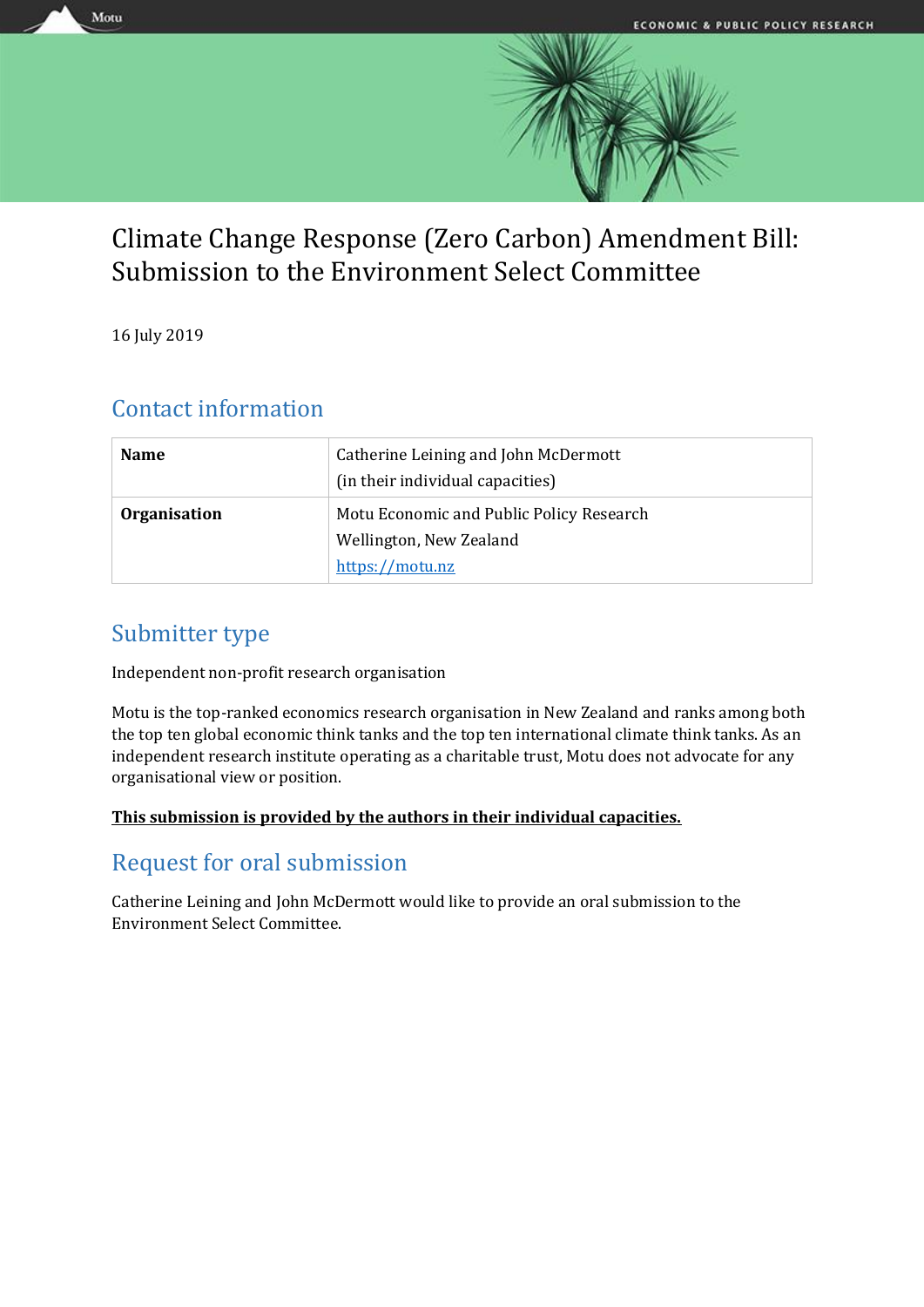# **Table of Contents**

| Need for better data collection and economic modelling to inform decisions 12 |  |
|-------------------------------------------------------------------------------|--|
|                                                                               |  |
|                                                                               |  |
|                                                                               |  |
|                                                                               |  |
|                                                                               |  |
|                                                                               |  |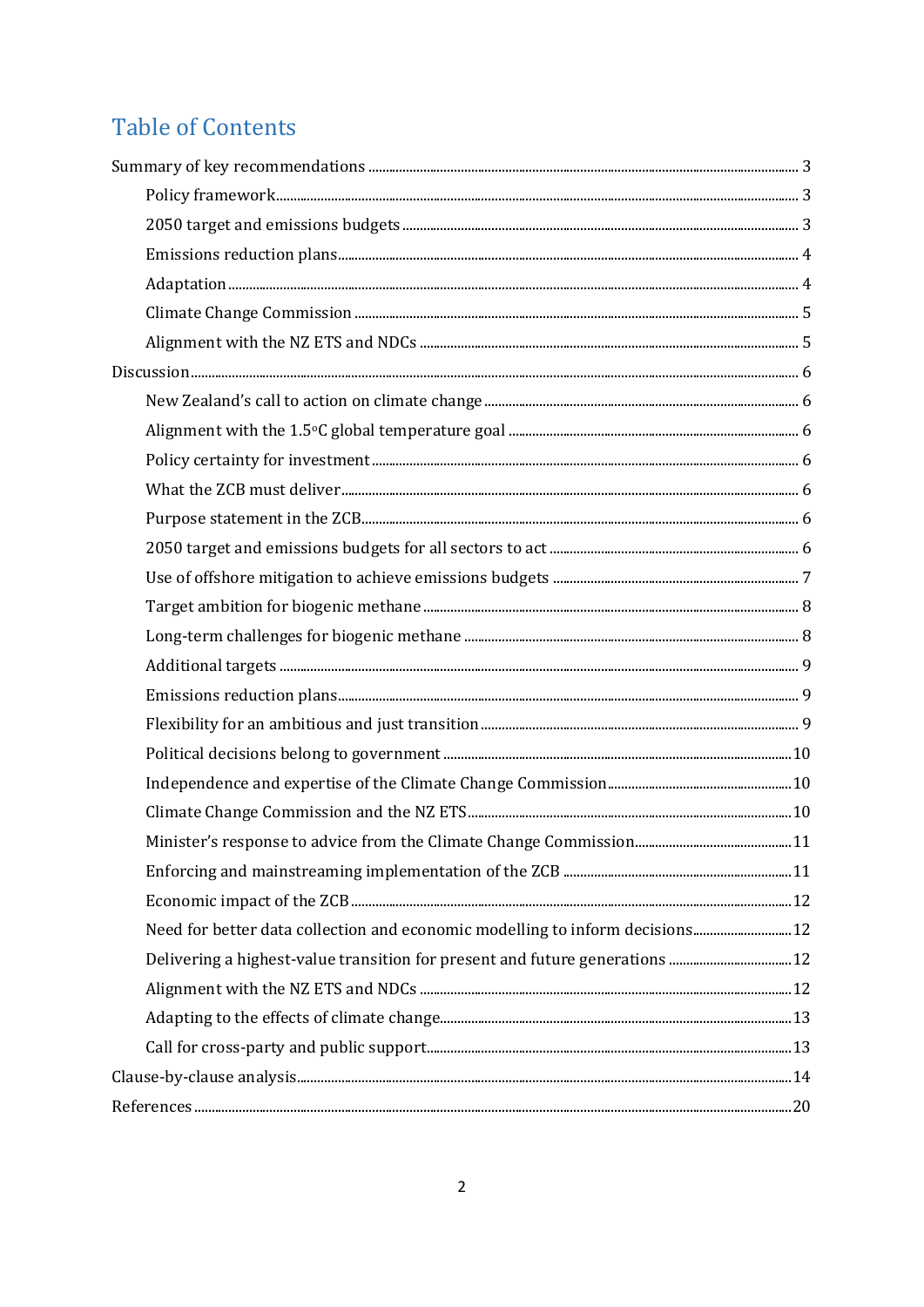## <span id="page-2-0"></span>Summary of key recommendations

We strongly endorse the intention, direction, and overall framework of the Climate Change Response (Zero Carbon) Amendment Bill (ZCB). However, key aspects need to be improved to ensure it delivers sufficient policy ambition and certainty to unlock transformational investment and ensure a strategic and just transition for New Zealand's economy in line with the 1.5oC global temperature goal in the Paris Agreement. Cross-party support is essential for the success of this legislation – and New Zealand's pathway to decarbonisation. We call on all Members of Parliament to stand together in passing and implementing a strong and effective Act that provides clear long-term direction through a 2050 target, a framework for evidencebased decision-making and accountability on emissions budgets and plans, and establishment of an independent Climate Change Commission.

We recommend the following changes:

## <span id="page-2-1"></span>Policy framework

- 1. Improve the purpose statement to explicitly address pathways for domestic mitigation and adaptation that achieve desirable outcomes for New Zealand while delivering on our commitments under the Paris Agreement.
- 2. Clarify the scope of "climate change policies" covered by this legislation and the relationship to other policies and legislation, especially the Resource Management Act
- 3. To safeguard climate outcomes, require remedies for failure to achieve the 2050 target or an emissions budget, and for failure by the Minister to set an emissions budget and/or to prepare, publish, and implement an emissions reduction plan, national climate change risk assessment, or national adaptation plan
- 4. Require departments, Crown entities, and regional and territorial authorities to take the 2050 target and emissions budgets into account in the exercise or performance of public functions that affect New Zealand's contribution to climate change
- 5. Require Ministerial guidance to departments on taking account of the 2050 target and emissions budgets; extend the scope of this directive to Crown entities as well as regional and territorial authorities; and require public reporting of progress with implementation
- 6. In assessing economic impacts of climate action, shift the policy focus from a "least cost" to a "highest value" transition, evaluate returns on investment over a long time horizon, and balance the needs of current and future generations, both in New Zealand and globally

## <span id="page-2-2"></span>2050 target and emissions budgets

- 7. Align New Zealand's mitigation ambition with a global temperature goal of  $1.5\degree$ C under the Paris Agreement
- 8. Enable all targets to serve as floors, not ceilings, for domestic mitigation effort and accommodate the potential for net-negative-emission pathways both pre- and post-2050
- 9. Retain the use of the split-gas 2050 target as well as a 2050 target range for biogenic methane (subject to review)
- 10. Extend the split-gas approach to emissions budgets (currently defined on an all-gas basis)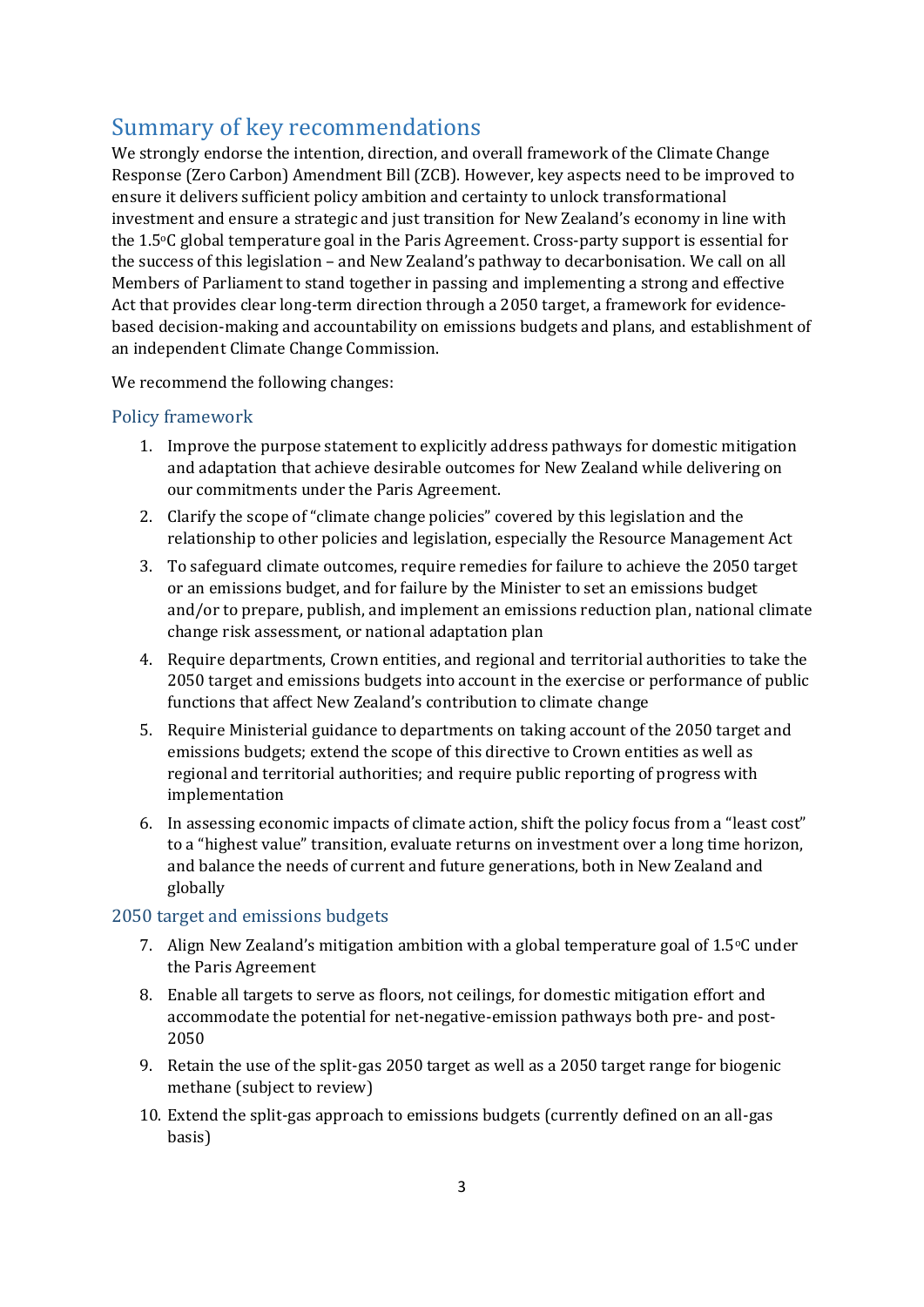- 11. Provide for a limit on forest removals used to meet the 2050 target and emissions budgets for greenhouse gases (GHGs) excluding biogenic methane, to be informed by advice from the Climate Change Commission
- 12. Clarify how banking, borrowing, and overseas mitigation applicable to emissions budgets would affect target-year accounting
- 13. Limit banking across emissions budget periods to that required for proper function of the New Zealand Emissions Trading Scheme (NZ ETS)
- 14. Remove or further limit borrowing between emissions budget periods
- 15. Limit the use of overseas mitigation for emissions budgets to remedy a compliance shortfall, have the Minister set an absolute quantity limit at the time of emissions budget notification based on advice from the Commission, and clarify the relationship between this limit and overseas mitigation used to back units issued under the cost containment reserve in the NZ ETS
- 16. Signal mitigation ambition and require monitoring for New Zealand's cumulative domestic emissions, consumption emissions, and international transport (aviation and shipping) emissions
- 17. Support reductions in cumulative emissions by designating deadlines for peak emissions, adding a 2030 sub-target for domestic gross and net GHG emissions excluding biogenic methane, and requiring progressive ambition of emissions budgets

## <span id="page-3-0"></span>Emissions reduction plans

- 18. Provide for the Climate Change Commission's advice on emissions reduction plans to focus on high-level policy direction, leaving government with responsibility for in-depth policy development and departmental and public consultation on political decisions
- 19. Require emissions reduction plans to be implemented (not just prepared and published) by the Minister, and to address policy pathways toward the 2050 target as well as in the each emissions budget period
- 20. Coordinate and streamline public consultation on emissions budgets, emissions reduction plans, and government sector strategies, policies, and plans where possible

## <span id="page-3-1"></span>Adaptation

- 21. Make government responsible for all national climate change risk assessments, not just the first one, and clarify the process for government collaboration with regional and territorial authorities and consultation with iwi and Māori in the development of national climate change risk assessments and national adaptation plans
- 22. Expand the scope of national climate change risk assessments to include the potential impacts of climate change on New Zealand's export markets and supply chains as well as global security and migration
- 23. Expand the scope of national climate change risk assessments and national adaptation plans so the assessment of significant risks and policy responses covers a long-term time horizon, in addition to the next six-year period
- 24. Align organisational reporting obligations for adaptation with other reporting requirements where possible, redirect reports to a department or Crown entity rather than the Minister, and clarify the consequences for failure by reporting organisations to achieve and/or report progress with implementation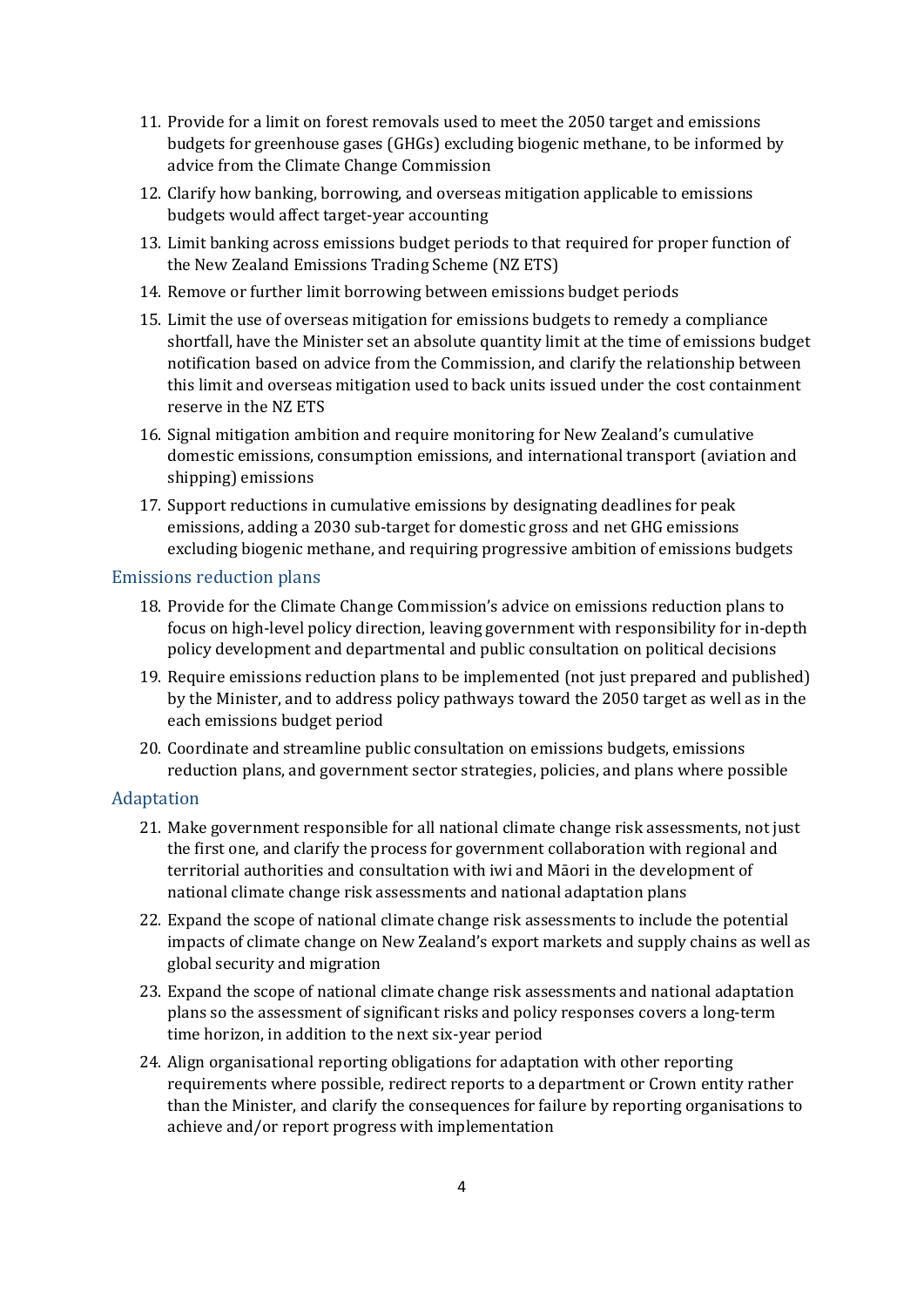## <span id="page-4-0"></span>Climate Change Commission

- 25. Empower and resource the Climate Change Commission to maintain the independence, credibility, and weight of its advice, and resource government departments to respond to the advice of the Commission
- 26. Require the Minister to secure a recommendation from the Commission before revising the 2050 target, and to explain departures from the Commission's advice before revising the 2050 target and finalising or revising an emissions reduction plan
- 27. Extend the scope of advice from the Commission to include: (a) the social cost of GHGs and target-consistent emission prices in the New Zealand context, (b) the potential and remedies for emissions leakage (distinct from production leakage) overseas by key industries, and (c) limits on forest removals used to help meet the 2050 target and emissions budgets
- 28. Extend the functions of the Commission to include: (a) public education on climate change and New Zealand's response, and (b) assessment and improvement of New Zealand's capability to model the economic impacts of climate change policies
- 29. Extend the scope of monitoring by the Commission to include New Zealand's cumulative emissions, consumption emissions, and international transport (aviation and shipping) emissions as well as key performance indicators relevant to long-term low-emission transformation of each sector of the economy and performance of the NZ ETS
- 30. Clearly delegate specific advisory and other functions to the Commission in regard to the NZ ETS, including any authority to make technical (but not political) decisions on NZ ETS settings
- 31. Require the Commission to publicly report its advice immediately after provision to the Minister and follow market-disclosure protocols in relation to the NZ ETS, and enable the Commission to consider issues and prepare reports beyond the government-defined terms of reference
- 32. Provide for multiple-year budget appropriations to improve funding certainty

## <span id="page-4-1"></span>Alignment with the NZ ETS and NDCs

- 33. Ensure compatibility of rules across the ZCB and NZ ETS for GHG accounting (including forestry and GHG metrics), banking and borrowing, limiting overseas mitigation, and limiting forest offsetting
- 34. Clarify the relationship between emissions budgets and price-control measures in the NZ ETS, especially the cost containment reserve
- 35. Avoid or manage discrepancies between ZCB accounting rules and international rules applicable to New Zealand's NDC (including in particular international carry-over, metrics, and forestry accounting), as they may have fiscal, trade, and reputational consequences for New Zealand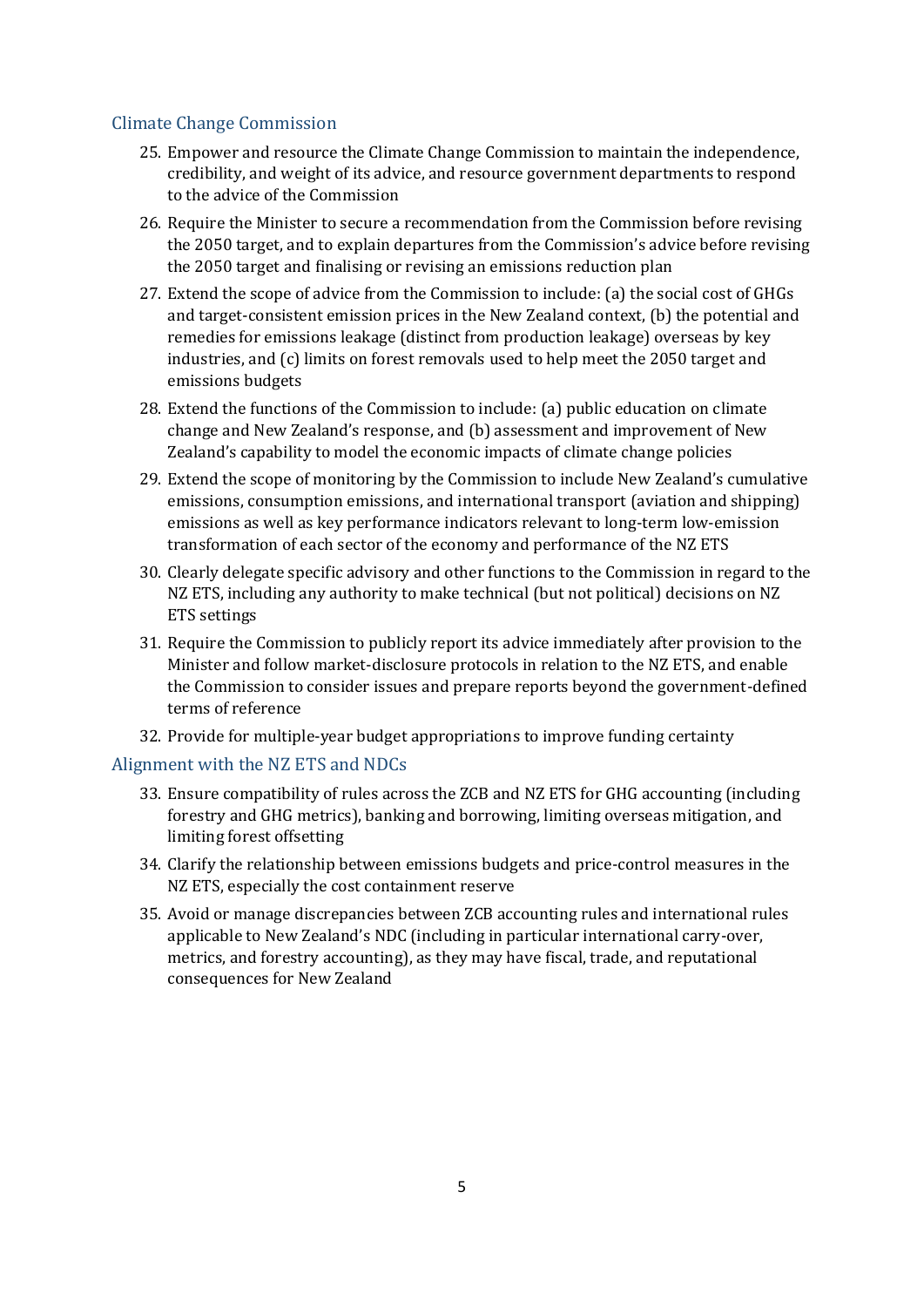## <span id="page-5-0"></span>**Discussion**

## <span id="page-5-1"></span>New Zealand's call to action on climate change

New Zealand is facing a future of global carbon constraints and climate disruption with an economy that is highly emissions intensive and vulnerable to climate change impacts. To safeguard the wellbeing of New Zealanders, the global competitiveness and resilience of our economy, and the function of our ecosystems, we need to implement ambitious, effective, and enduring goals and strategies to mitigate and adapt to the effects of climate change within New Zealand.

## <span id="page-5-2"></span>Alignment with the  $1.5^{\circ}$ C global temperature goal

Given the stark assessment in the IPCC's Special Report on  $1.5\degree C$ , New Zealand should align its mitigation efforts both domestically and internationally with the more ambitious global temperature goal under the Paris Agreement to limit warming below 1.5oC relative to preindustrial levels. GHG stabilisation pathways are modelled at the global level and there is a band of options offering different degrees of probability, climate risk, and cost. As an advanced economy, New Zealand should position itself on the ambitious side of the ranges and in line with least-cost pathways that deliver no or low overshoot.

## <span id="page-5-3"></span>Policy certainty for investment

Responding to the challenge of climate change will require transformation of technologies and infrastructure and mobilisation of public and private finance at unprecedented scale and speed. Policy uncertainty is lethal to low-emission innovation and investment by both government and businesses. Credible long-term market signals backed by consistent policy are needed to guide efficient investment decisions and help avoid stranded emissions-intensive assets.

## <span id="page-5-4"></span>What the ZCB must deliver

To be successful, the Climate Change Response (Zero Carbon) Amendment Bill (ZCB) must deliver clear long-term direction, predictable and adaptive processes for evidence-based decision making under uncertainty, continuity of core mitigation and adaptation policy across election cycles, and accountability for progress. This will require enduring cross-party and public support for the 2050 target, the decision-making framework, and the role of the Climate Change Commission. A target without a pathway, ownership, and accountability is just a number.

## <span id="page-5-5"></span>Purpose statement in the ZCB

The current purpose statement makes no mention of domestic mitigation or adaptation, nor does it reference producing benefits for New Zealand. An alternative could provide a stronger narrative on domestic action to achieve desirable outcomes for New Zealand while delivering on our commitments under the Paris Agreement. For example, it could provide for New Zealand's transition to a thriving, resilient, and inclusive low-emission economy in alignment with the 1.5oC global temperature goal. Our collective purpose is to contribute to the global effort under the Paris Agreement and forge domestic mitigation and adaptation pathways that support the wellbeing of New Zealanders and the ecosystems that sustain them. The ZCB should more clearly define the scope of "climate change policies" to which it applies and its relationship to other policies and legislation, particularly the Resource Management Act.

## <span id="page-5-6"></span>2050 target and emissions budgets for all sectors to act

All greenhouse gases (GHGs) contribute to warming and all sectors need to reduce emissions urgently. In New Zealand, long-lived GHGs (notably carbon dioxide) must reach net zero as soon as possible this century and achieve net negative pathways if possible. Short-lived GHGs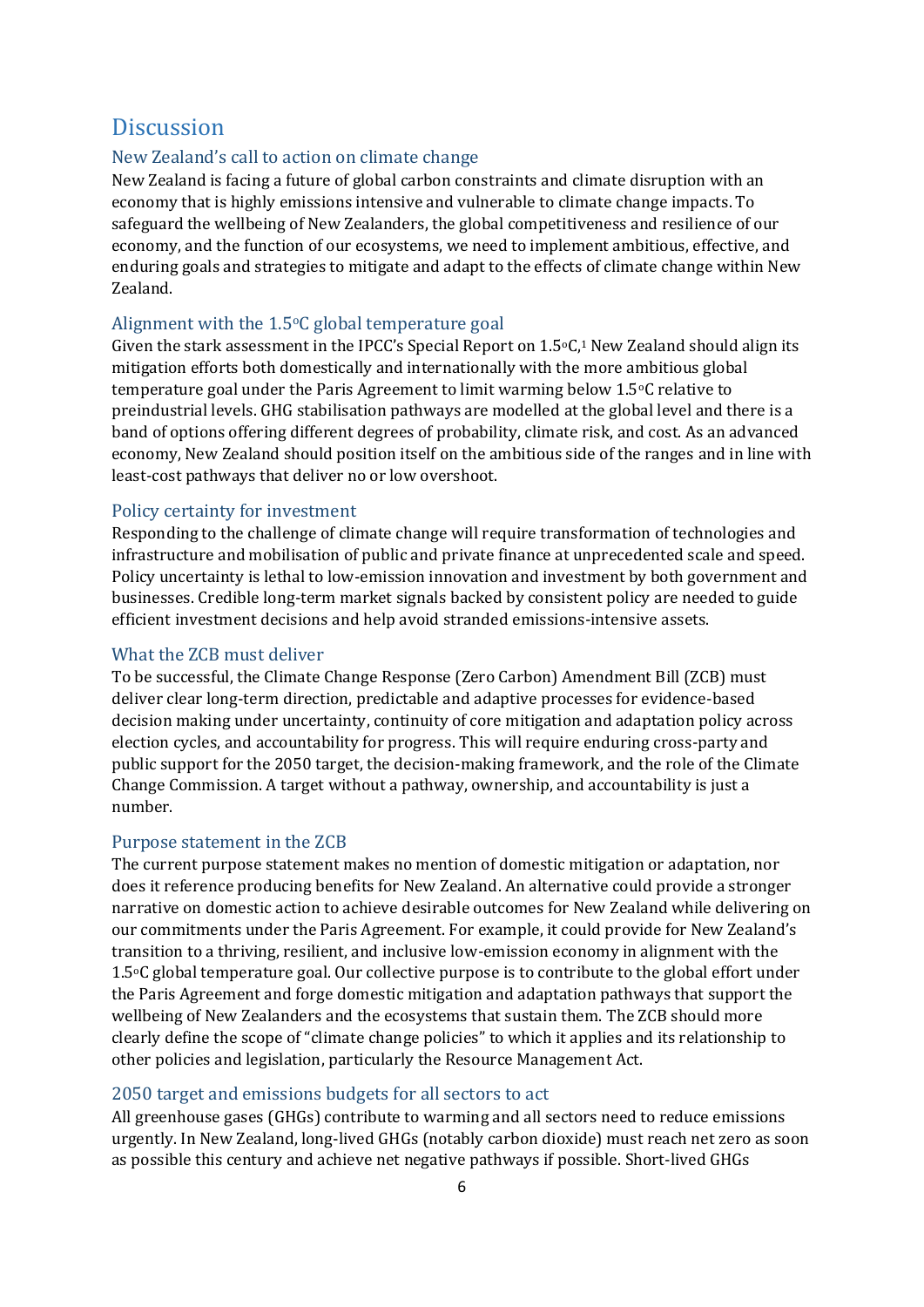(notably methane) need to be reduced significantly. No metric is perfect for comparing the impacts of different gases. Action to reduce short-lived GHGs should not displace or diminish action to reduce gross emissions of long-lived GHGs.

The split-gas 2050 target is a useful approach and should be extended to emissions budgets (defined in the ZCB on an all-gas basis). The current all-gas approach for emission budgets implies fungibility across gases for meeting emission budgets. This elevates the importance of the metric applied to biogenic methane and raises the risk that progress in reducing biogenic methane could dilute mitigation ambition for long-lived GHGs. Split-gas emission budgets would be more effective for setting policy and monitoring progress toward achieving the 2050 target. As a point of clarification, the definition of "removals" applied to the target and emissions budgets should be consistent and encompass industrial removals and carbon capture and storage as well as land use, land-use change and forestry.

While removals from land use, land-use change and forestry (LULUCF) have an important role to play in New Zealand's contribution to global mitigation, forest offsetting to meet the 2050 target and emissions budgets must not derail reductions in gross emissions of long-lived GHGs. The ZCB should enable restrictions on forest offsetting which are informed by advice from the Climate Change Commission. In providing advice on such limits, the Commission could consider options that: (a) maintain incentives to reduce gross emissions of long-lived GHGs; (b) sustain forest offsetting potential in the second half of the century and beyond; (c) manage the risks of non-permanence; and (d) safeguard native biodiversity and the social and cultural value of rural landscapes and communities.

The drafting suggests that overseas mitigation, banking, and borrowing apply only to emissions budgets and not the 2050 target. If this distinction is retained, the ZCB needs to clarify the methodology for target-year accounting when overseas mitigation, banking, and borrowing apply in the emissions budget period containing the target.

### <span id="page-6-0"></span>Use of offshore mitigation to achieve emissions budgets

The drafting does not provide clear policy direction around the purpose and limits for offshore mitigation. What does it mean that emissions budgets must be met "as far as possible" through domestic action? Is the intention for offshore mitigation to be intentionally factored into emissions budgets in advance, or used only in the event of an unintended shortfall in compliance with an emissions budget? Is the "indicative" limit actually decided by the Commission, or advised by the Commission and subject to Ministerial confirmation when an emissions budget is notified? Under what conditions would such a limit be subject to revision? How does this determination relate to purchasing offshore mitigation to back units issued under the cost containment reserve in the NZ ETS? How does this determination relate to purchasing offshore mitigation to achieve an NDC?

The use of offshore mitigation in relation to emissions budgets will have fiscal, economic, and international reputational consequences for New Zealand. It will be hard for the Commission to account for these considerations when recommending emissions budgets 10-15 years in advance. If the purpose of emissions budgets is to guide domestic transformation, then in the context of emissions budgets, overseas mitigation should only be used to bridge an unintended compliance shortfall, and should have a quantity limit set on an absolute, not intensity, basis. Given the political implications of this decision, it should be made by the Minister at the time of emissions budget notification, based on advice from the Commission. It will be important to clarify whether the cost containment reserve in the NZ ETS will be exempt from the limit on overseas mitigation applied to emissions budgets. Any level of overseas mitigation used to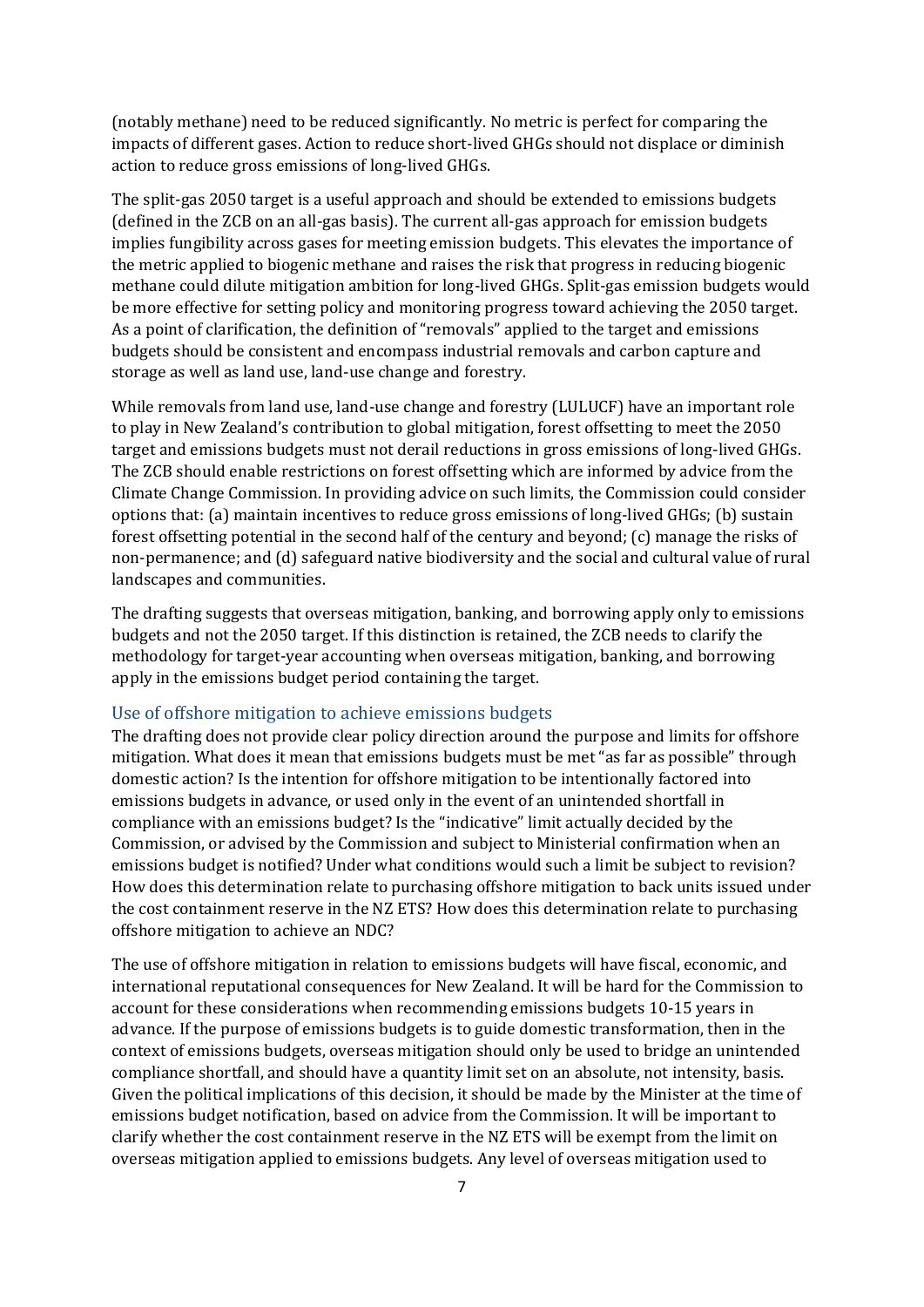increase New Zealand's total contribution to global mitigation beyond its emissions budgets should be decided in relation to New Zealand's NDC.

## <span id="page-7-0"></span>Target ambition for biogenic methane

The ambition of the 2030/2050 target for biogenic methane has attracted considerable controversy. As reported by the NZAGRC, biogenic methane is New Zealand's largest contributor to current warming and would remain so for decades if gross emissions of fossil carbon dioxide, nitrous oxide and biogenic methane continued at current rates. <sup>2</sup> Near-term warming matters and should be avoided. Including a 2030 sub-target in the ZCB provides a useful signal for nearterm policy and action on reducing biogenic methane. Adding a 2030 sub-target for gross and net emissions of other GHGs would offer a similar benefit. The 2030 sub-target for biogenic methane appears technically and economically feasible *using available technologies* given findings by the Biological Emissions Reference Group (BERG),<sup>3</sup> Productivity Commission,<sup>4</sup> NZAGRC,<sup>5</sup> and Motu.<sup>6</sup>

For the 2050 biogenic methane target, the ZCB adopts the range provided by the IPCC for global agricultural methane in 2050 under scenarios for 1.5oC and provides for a target review by the Climate Change Commission in 2024. Applying a range is a reasonable approach for setting a long-term target under uncertainty. However, the top of the range should not be limited if new technologies make further reductions feasible while safeguarding food security. The ZCB provides sufficient flexibility to adjust the 2050 target as technology, international markets, consumer preferences, and New Zealand's economy and land-use needs evolve.

The policy framework needs to deliver clear incentives for lower-emission land uses. This can be accomplished as proposed in the ZCB, but will depend, at least in part, on how emission pricing and regulatory constraints apply to livestock production versus other land-based emissions and removals. While the ZCB would not allow forest offsetting to dilute the target for biogenic methane, it would still allow farmers to use forest offsetting to help defray the costs of the biogenic methane target and maintain the profitability of their operations. It would not prevent farmers from managing, optimising, and reporting the emission footprint of their production across all gases and sources.

## <span id="page-7-1"></span>Long-term challenges for biogenic methane

There are four key challenges in setting long-term targets for biogenic methane. The first is New Zealand lacks a shared vision for the future of its livestock production under climate change and water quality constraints and uncertainties around future technologies, commodity markets, and consumer preferences. The second is the target is being set in a policy vacuum around how target incentives, responsibilities, and costs would be distributed across the agriculture sector and taxpayers. The third is the need for effective and affordable mechanisms for on-farm emission measurement, reporting, and verification as well as improved activity data and emission factors across the agriculture and solid waste sectors. The fourth is uncertainty about how livestock production will respond to emission pricing and regulatory intervention and what additional measures may be need to address non-price barriers to on-farm adoption of new practices and technologies.<sup>7</sup>

Resolving these challenges will require time and the systematic, evidence-based, and consultative processes created by the ZCB. The targets in the ZCB constitute an adequate basis for getting started if we regard them as directional signals that are subject to revision upward or downward as better information becomes available. The 2024 target review by the Climate Change Commission is a useful provision in that regard. Emissions budgets and emissions reduction plans will determine what the agriculture and waste sectors actually do. Under any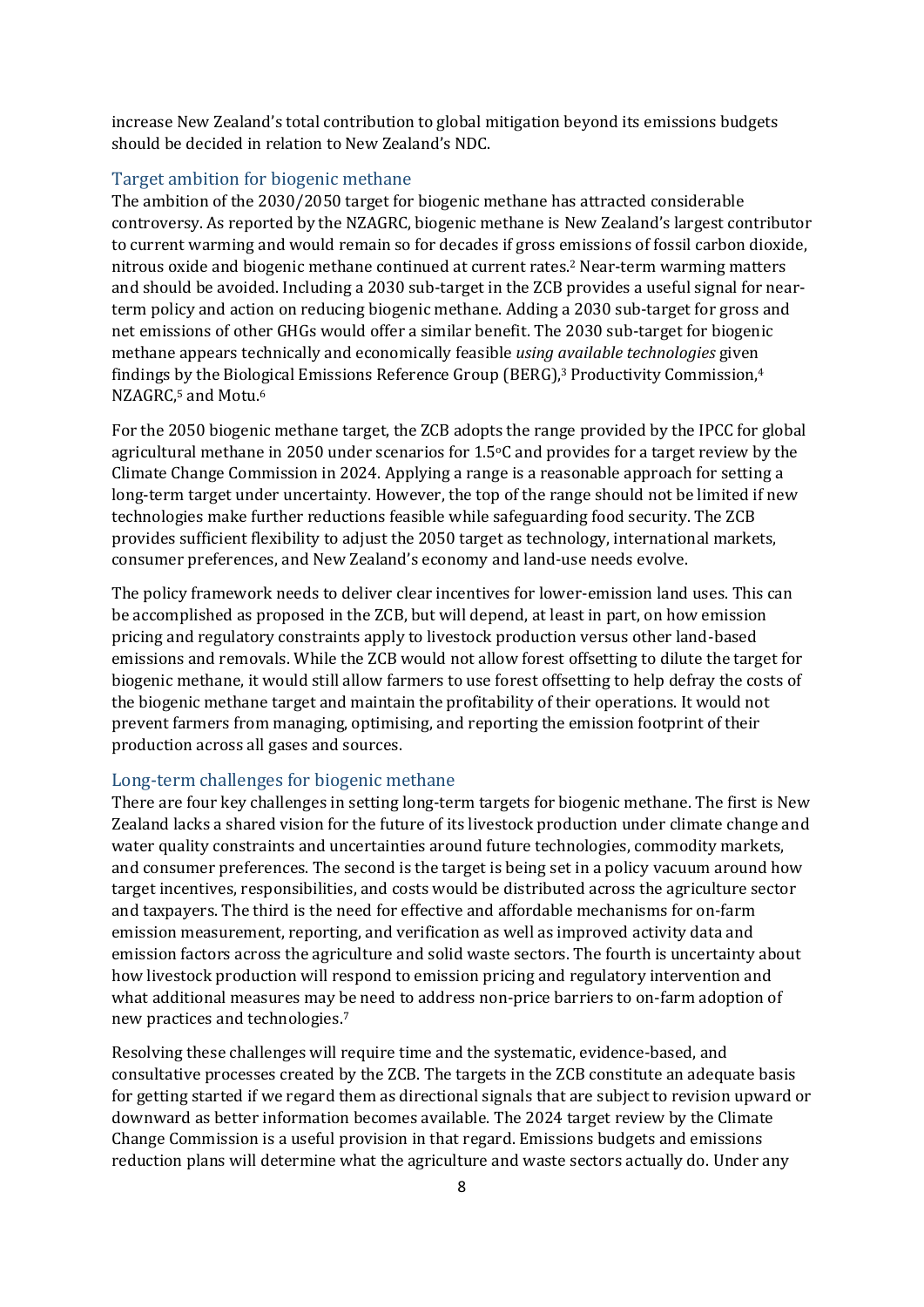target, our near-term priority should be motivating action where mitigation options are available now.

An alternative policy goal proposed by some for the agriculture sector is to generate no further contribution to warming. This option was assessed, although not recommended, by the Parliamentary Commissioner for the Environment.<sup>8</sup> This alternative goal presumes entitlement to the level of climate damages New Zealand is causing and is not appropriate given the seriousness of the problem and the significance of near-term warming, New Zealand's capability to help, and our ethical responsibility to consumers and the global commons. Climate change is a major threat to global food security, and we cannot claim to support food security if we fail to mitigate agricultural emissions where we can.

#### <span id="page-8-0"></span>Additional targets

In addition to the core targets provided, the ZCB should signal mitigation ambition and require monitoring for New Zealand's cumulative domestic emissions, consumption emissions, and international transport (aviation and shipping) emissions. These are important components of New Zealand's global emissions footprint. To support reduction of cumulative emissions, the ZCB should call for domestic gross and net emissions to peak as soon as possible, specify a deadline peak year for gross and net emissions, add a 2030 sub-target for gross and net GHGs excluding biogenic methane, and/or impose a requirement that each emissions budget should show progressive ambition toward achieving the target (similar to the "no backsliding" requirement under the Paris Agreement).

### <span id="page-8-1"></span>Emissions reduction plans

Emissions reduction plans are vitally important, as they drive actual action to reduce emissions and increase removals. It is not clear in the ZCB how emissions reduction plans relate to other government strategies, policies, and plans. The ZCB should require the Minister to actually implement emissions reduction plans, not just prepare and publish them. To be effective in driving long-term transformation, each emissions reduction plan should address policy pathways toward meeting the 2050 target as well as each emissions budget. For manageability, the Climate Change Commission's advice on emissions reduction plans should be focused on high-level policy direction. In-depth policy development requires political decisions with economic, fiscal, and distributional implications and both departmental and public consultation – and therefore should remain the domain of central government. To minimise the burdens on all parties involved, public consultation on emissions budgets, emissions reduction plans, and government sector strategies, policies, and plans should be coordinated and streamlined where possible.

## <span id="page-8-2"></span>Flexibility for an ambitious and just transition

We must begin the journey toward decarbonisation without knowing precisely how we will get there but with the flexibility to respond to new opportunities and manage the transition with safeguards and compassion for those who will find it most difficult. The ZCB framework offers this necessary flexibility, but with it comes the responsibility to maintain the ambition and urgency of our response. The target should be a floor, not a ceiling, for our effort. If we find we can do more, and faster, while safeguarding the wellbeing of New Zealanders, then we should. Similarly, we should pursue ongoing improvement after 2050, instead of maintaining the 2050 target indefinitely. Both pre- and post-2050, New Zealand may have the capacity to produce netnegative emissions.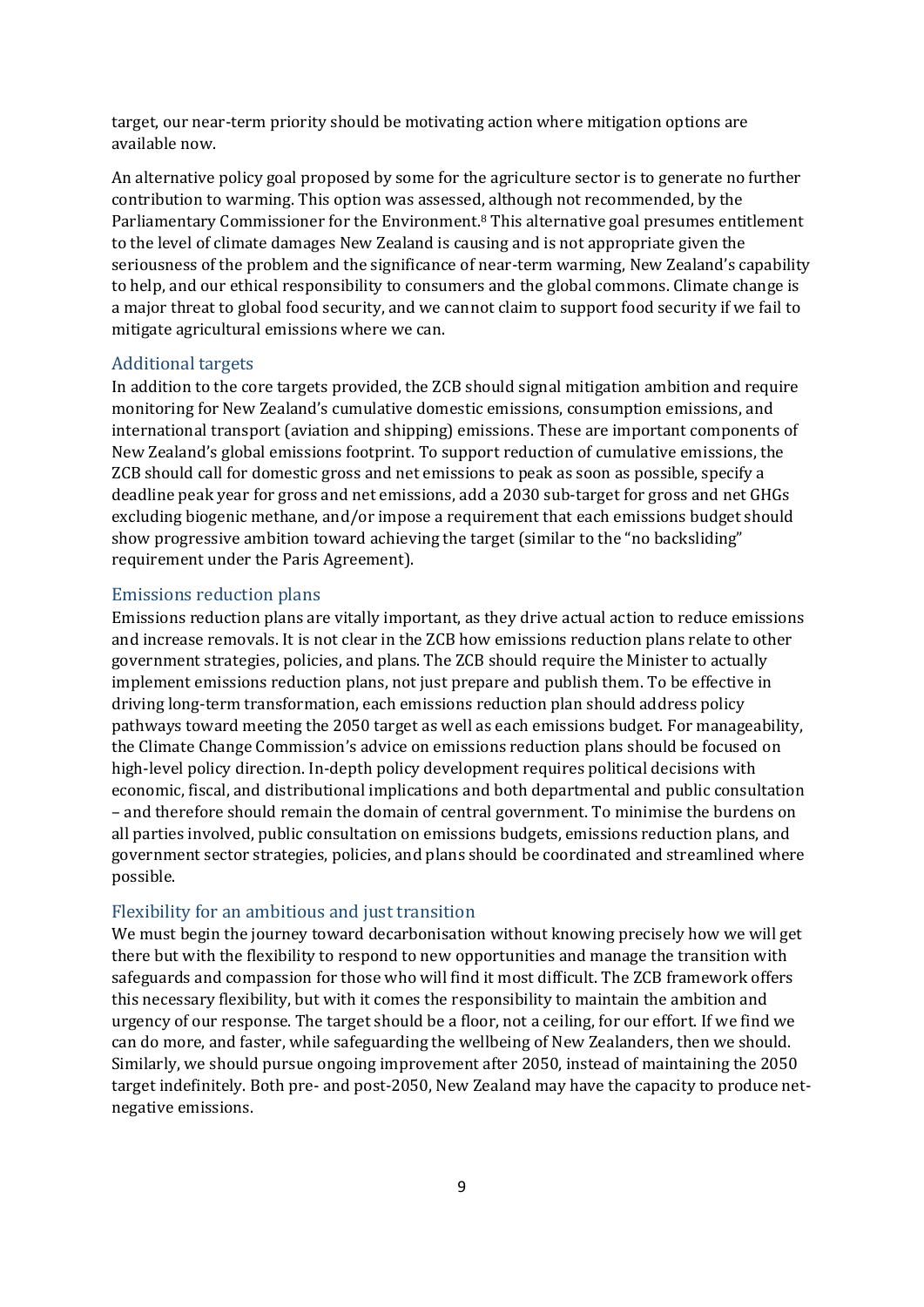### <span id="page-9-0"></span>Political decisions belong to government

While based on technical considerations, decisions on targets, emissions budgets, and emissions reduction plans are political decisions with economic, fiscal, and distributional implications. Such decisions should remain with government and be subject to democratic accountability.

### <span id="page-9-1"></span>Independence and expertise of the Climate Change Commission

It is appropriate and desirable for the new Climate Change Commission to be defined as an independent Crown entity and operate primarily in a technical advisory capacity. To be effective, the Commission must be empowered and adequately resourced to maintain the independence, credibility, and weight of its advice. It is essential for the Commissioners' experience and expertise to encompass technical, economic, policy, and sectoral issues, and te Tiriti o Waitangi and te ao Māori. Nominations should have cross-party support. To reinforce its independence, the Commission should have the opportunity to undertake additional research and reports beyond government-defined terms of reference, and would benefit from multipleyear budget appropriations to improve funding certainty.

In addition to the functions listed in the ZCB, the Commission should be delegated responsibility to: (a) conduct public education on climate change and New Zealand's response, and (b) assess and improve New Zealand's capability to model the economic impacts of climate change policies. It should also be asked to provide advice on: (a) the social cost of individual GHGs and target-consistent emission prices in the New Zealand context, (b) the potential and remedies for emissions leakage (distinct from production leakage) overseas by key industries, and (c) limits to forest offsetting.

In addition, to promote the global transparency of New Zealand's efforts, the Commission could be tasked with providing an independent commentary on New Zealand's progress toward meeting its 2050 target, emissions budgets, and the 1.5oC global temperature goal for publication in New Zealand's national communications and biennial reports to the United Nations Framework Convention on Climate Change.

## <span id="page-9-2"></span>Climate Change Commission and the NZ ETS

The ZCB should delegate clear responsibilities to the Commission in regard to the NZ ETS. Emissions budgets and emissions reduction plans offer an important opportunity for the Commission to provide policy advice on emission pricing. In addition, there could be merit in delegating responsibility to the Commission (or an alternative market oversight entity) for technical implementation decisions for the NZ ETS (e.g. auction volumes and operation of pricecontrol measures) once key political decisions are in place. Lowering emission prices for shortterm economic gain may prove hard to resist for government, and independence over appropriate decisions could help to depoliticise emission-price settings and increase market confidence. The objective for delegating functions to the Commission should be goal dependence but instrument independence. Delegated functions should be technically oriented, measurable, and subject to accountability. Commission decisions should be reversible by the political authorities, but only under extreme circumstances.

The Commission's functions with regard to the NZ ETS could expand over time as NZ ETS implementation decisions become more routine, objective, and technically based, and the government and the public build confidence in the Commission. Careful consideration is needed regarding whether initial settings for the cost containment reserve and auction reserve price will be political or technical in the context of other decisions; if political, they should rest with government.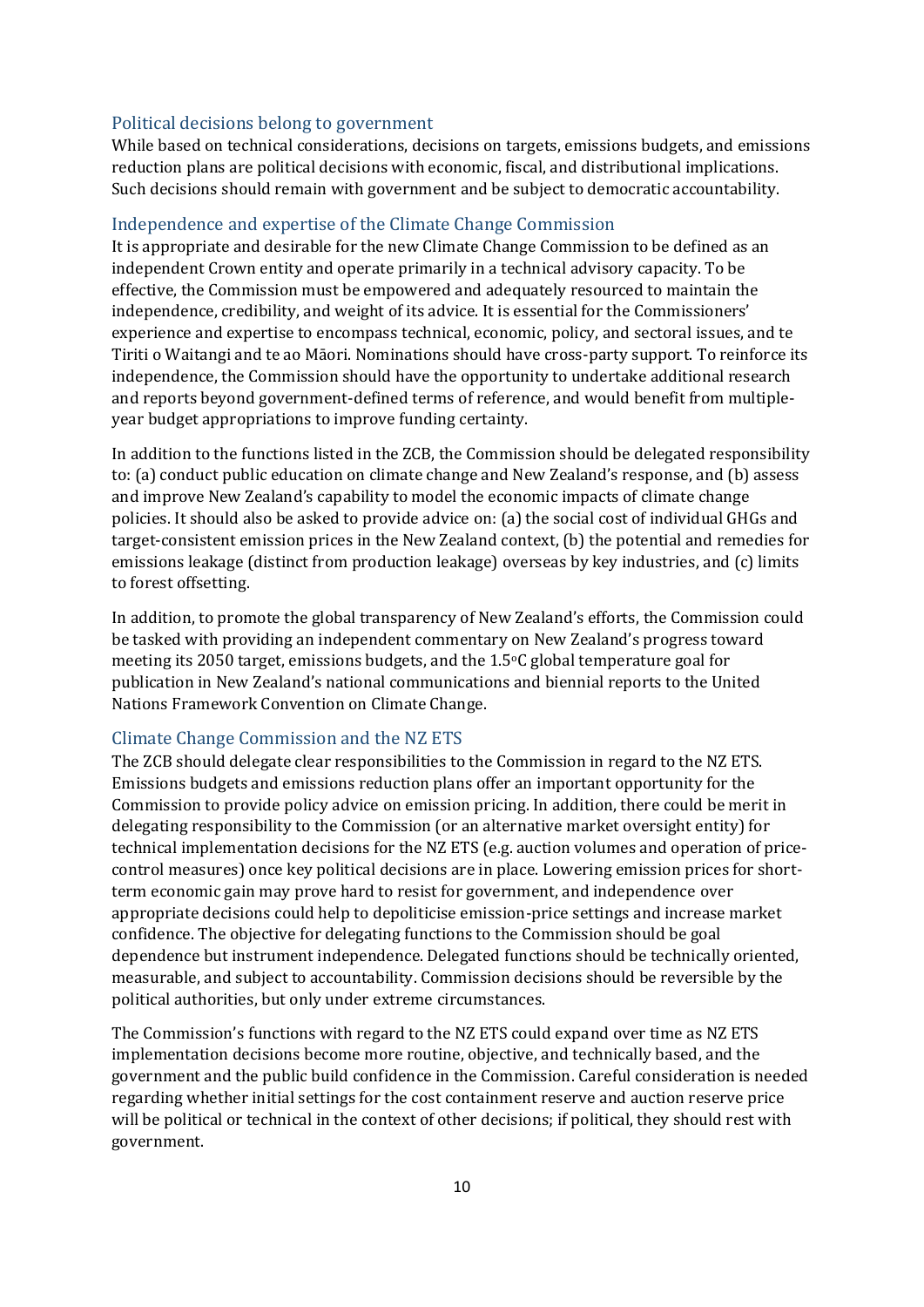## <span id="page-10-0"></span>Minister's response to advice from the Climate Change Commission

Government departments must be adequately resourced in terms of staff time, budget, and expertise to respond to advice from the Climate Change Commission. The ZCB usefully specifies timelines for the Minister to respond to the Commission's advice. However, the provision of a 12-month timeline is too long for the Minister's response to a target review recommendation. Six months would be more appropriate with the possible exception of an election year.

In the case of an emissions budget, the Minister must explain any departures from the Commission's advice and can revise it only if recommended by the Commission. As drafted, while the Minister can request the Commission to conduct a target review, this is not a prerequisite for a Ministerial decision to change the target. The ZCB should require the Minister to secure a recommendation from the Commission before revising the 2050 target, and to explain departures from the Commission's advice before revising the 2050 target and finalising or revising an emissions reduction plan.

The ZCB should provide for the Commission to publish its advice immediately after provision to the Minister; the current drafting could permit a delay. A further consideration is that the public reporting of the Commission's advice on the target and emissions budgets, and any revisions, will have an immediate impact on market expectations and could affect emission prices in the NZ ETS even if the government's response is months away. The public reporting of information from the Commission with implications for the NZ ETS should be handled using market disclosure protocols.

### <span id="page-10-1"></span>Enforcing and mainstreaming implementation of the ZCB

To be effective, implementation of the ZCB must be enforced and mainstreamed across government operations with accountability for delivery. The ZCB should more clearly define the scope of "climate change policies" to which it applies and its relationship to other policies and legislation, particularly the Resource Management Act.

To safeguard intended climate outcomes, the government should be required to remedy noncompliance with an emissions budget. Options could include increasing the limit on overseas mitigation for the emissions budget in question, or increasing ambition in the subsequent emissions budget. The ZCB should clarify the remedies for failure by the Minister to set an emissions budget and/or to prepare, publish, and implement an emissions reduction plan, national climate change risk assessment, or national adaptation plan.

It should be mandatory for departments, Crown entities, and regional and territorial authorities to take the 2050 target and emissions budgets into account in the exercise or performance of public functions that affect New Zealand's contribution to climate change. Ministerial guidance to departments on taking account of the 2050 target and emissions budgets should be mandatory, rather than discretionary, and should be extended to other Crown entities as well as regional and territorial authorities. Departments, Crown entities, and regional and territorial authorities should be required to report publicly each year on how they have taken the 2050 target and emissions budgets into account in the performance of their functions, powers, and duties.

To help with mainstreaming implementation, target-consistent shadow emission prices could be factored into all government investment decisions, and reductions in emissions from government policies and operations could be included in key performance indicators for senior management.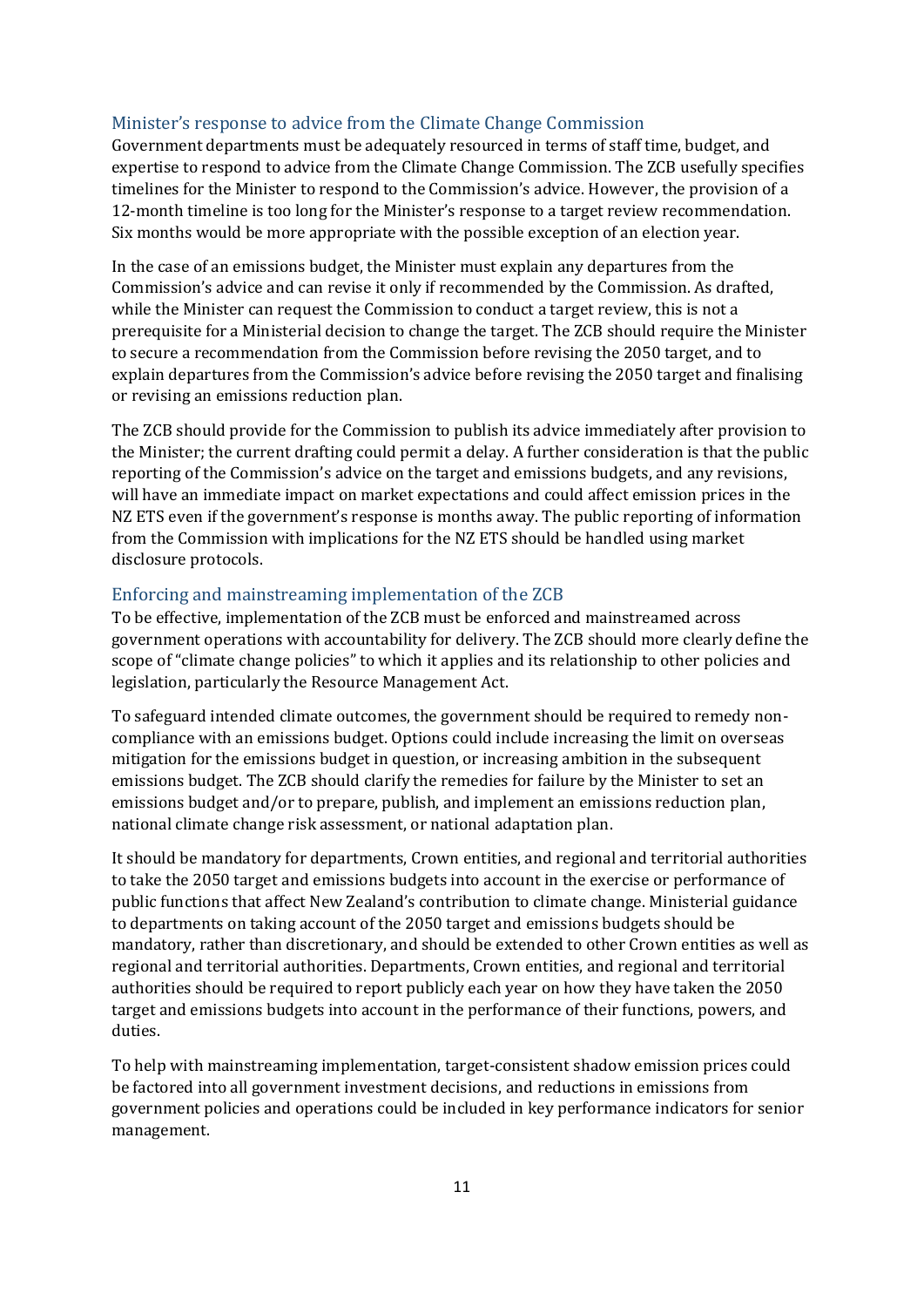## <span id="page-11-0"></span>Economic impact of the ZCB

The economic analysis in the Regulatory Impact Statement is inadequate and should be improved by the Climate Change Commission as future emissions budgets are developed. It likely overstates the target costs, due in part to failures in the modelling to account for priceinduced improvements in non-combustion emissions efficiency, energy efficiency, forest sequestration, or new low-emission technology (e.g. for energy or agriculture).<sup>9</sup> The modelling also excludes assessment of the value of wider co-benefits from mitigation, the impact of climate change on New Zealand's economy, and the trade impacts if New Zealand failed to act while other countries did.<sup>10</sup> One key finding is that while mitigation effort can be expected to shave growth by a small percentage relative to a counterfactual scenario with a weaker target, the economy itself will still continue to grow significantly. Another key finding is that excluding biogenic methane from the net-zero target for 2050 reduces the amount and cost of forest offsetting, on-farm costs, and the overall cost of the target to the economy.

## <span id="page-11-1"></span>Need for better data collection and economic modelling to inform decisions

As an urgent priority, New Zealand needs to improve its data collection and economic modelling capability to inform the development of emissions budgets and emissions reduction plans. The Climate Change Commission could play an important role in fostering a community of practice for climate change mitigation modelling that leverages expertise and resources across government and non-government providers, increases the transparency and credibility of a suite of models and modelling outputs, and invites international engagement and peer review. This would benefit both the public and private sectors.<sup>11</sup> An assessment of New Zealand's current economic modelling capacity and future needs in the land-use and other sectors was undertaken by Motu in collaboration with members of the modelling community.<sup>12</sup>

### <span id="page-11-2"></span>Delivering a highest-value transition for present and future generations

Despite the shortcomings of the economic analysis, we know enough to proceed. As was first stated by Sir Nicholas Stern and has been reinforced in subsequent assessments by the Intergovernmental Panel on Climate Change, the cost of inaction on climate change is far greater than the cost of action. Our opportunity is to transform the cost of action into an investment that provide a valuable return, and we must extend the time horizon used to assess that return. We must shift our policy focus from a "least cost" to a "highest value" transition that balances the needs of current and future generations, both in New Zealand and globally. Climate damages are not just a cost to future generations that can be discounted on commercial terms; they are a threat to their survival, wellbeing, and way of life. Climate action does not fit neatly into traditional cost-benefit analysis.

#### <span id="page-11-3"></span>Alignment with the NZ ETS and NDCs

The ZCB provides an overarching framework for the effective operation of the NZ ETS and fulfilment of New Zealand's Nationally Determined Contribution (NDC) under the Paris Agreement. It is essential for the ZCB to interact seamlessly with forthcoming amendments for reform of the NZ ETS. Key features that must be compatible across the ZCB and NZ ETS include accounting rules (especially for forestry and metrics), provisions for banking and borrowing, and limits on overseas mitigation. It will be critical to clarify how the cost containment reserve will operate in relation to the ZCB's emissions budgets and limits on overseas mitigation. Banking is necessary across emissions budgets to accommodate NZU banking and the operation of an auction reserve price in the NZ ETS. Beyond the banking requirements of the NZ ETS, banking between emissions budgets should generally be discouraged. If a weak emissions budget or introduction of new mitigation technologies were to produce a surplus at the end of a period, such surplus should not carry forward to dilute the ambition of future emissions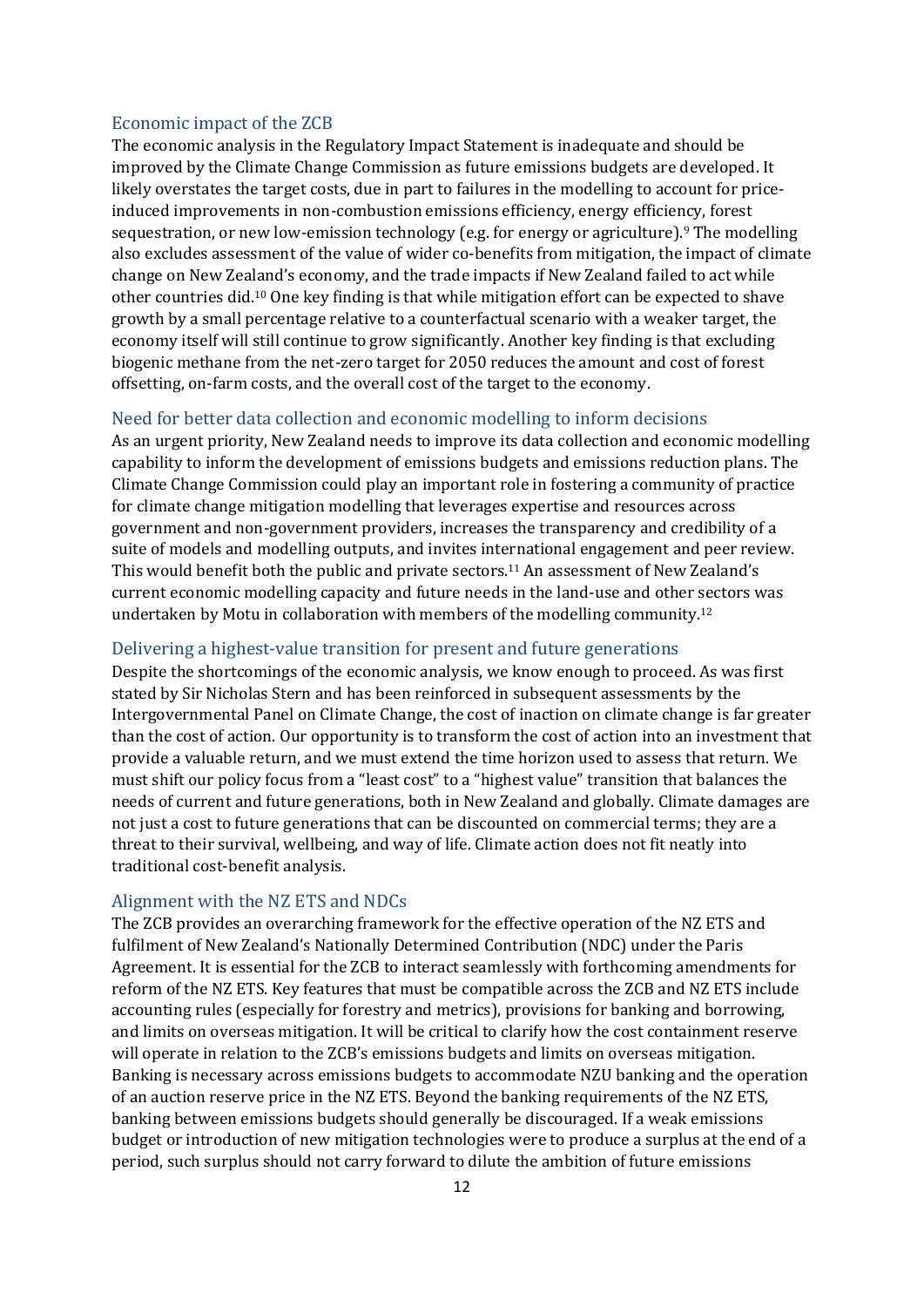budgets. Gains across emissions budgets should accrue to the atmosphere. It is not clear what impact borrowing across emissions budgets could have on unit supply in the NZ ETS.

Discrepancies between the ZCB and international rules applicable to New Zealand's NDC should be assessed carefully, as they may have fiscal, trade, and reputational consequences for New Zealand. At the international level, New Zealand should advocate for permissive carry-over rules for NDCs for alignment with NZ ETS banking. The introduction of borrowing across emissions budgets could threaten the environmental integrity and delivery of New Zealand's international commitments and have fiscal implications. From a global climate perspective, purchasing overseas mitigation (with environmental integrity) would be preferable to deferring mitigation to the future by borrowing. It is possible limited borrowing could become useful in a situation where no overseas mitigation is available for purchase. In this case, in addition to limiting borrowing to no more than 1% of the next period's emissions budget, borrowing should not be allowed across two consecutive emissions budget transitions. This would prevent it from weakening the setting of future emissions budgets.

## <span id="page-12-0"></span>Adapting to the effects of climate change

The introduction of national climate change risk assessments and national adaptation plans is a vitally important advance in New Zealand policy. Their preparation requires specialised technical skills and data distinct from those relevant to mitigation, as well as engagement both across departments and between central and local government. The government should carry responsibility for all national climate change risk assessments, not just the first one. The scope of national climate change risk assessments should be broadened to include the potential impacts of climate change on New Zealand's export markets and supply chains as well as global security and migration. The scope of national climate change risk assessments and national adaptation plans should encompass assessment of significant risks and policy responses covering a long-term time horizon, in addition to the next six-year period. The ZCB needs to clarify the process for government collaboration with regional and territorial authorities and consultation with iwi and Māori in the development of national climate change risk assessments and national adaptation plans. The government should align organisational reporting obligations for adaptation with other government- and market-related reporting requirements, where possible, and clarify the consequences for failure by reporting organisations to achieve and/or report progress with implementation. For ease of administration, transparency, management of confidential and commercially sensitive information, and continuity across election cycles, it might be more appropriate for this type of information to be reported to a department or Crown entity rather than directly to the Minister.

## <span id="page-12-1"></span>Call for cross-party and public support

Under the principle of Parliamentary sovereignty, no Parliament can bind a future Parliament. The only way to ensure New Zealand sticks to its long-term targets is for people and their elected representatives to continue to vote for them. We encourage the Environment Select Committee to produce a bill backed by cross-party support that strengthens New Zealand's collective and enduring commitment to ambitious and transformational climate action.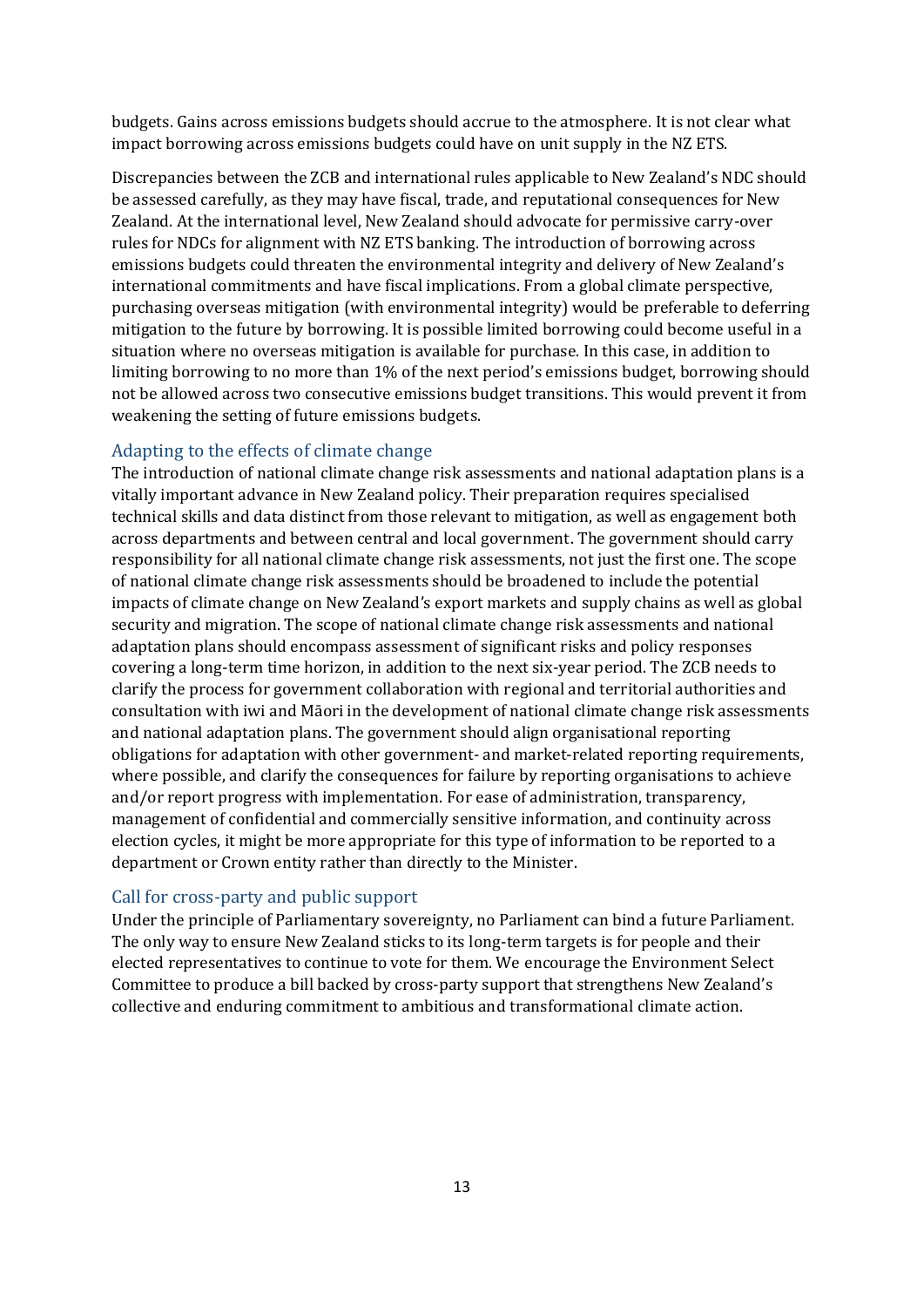# Clause-by-clause analysis

<span id="page-13-0"></span>

| <b>Clause</b>                                                                                                | <b>Comment</b>                                                                                                                                                                                                                                                                                                                                                                                                                                   |
|--------------------------------------------------------------------------------------------------------------|--------------------------------------------------------------------------------------------------------------------------------------------------------------------------------------------------------------------------------------------------------------------------------------------------------------------------------------------------------------------------------------------------------------------------------------------------|
| Part 1: Climate Change Commission, emission reduction, and adaptation                                        |                                                                                                                                                                                                                                                                                                                                                                                                                                                  |
| 4. Section 3 amended<br>(Purpose)                                                                            | • An alternative purpose statement could explicitly address pathways for domestic mitigation and adaptation that achieve desirable<br>outcomes for New Zealand while delivering on our commitments under the Paris Agreement.<br>The ZCB should more clearly define the scope of "climate change policies" to which it applies and its relationship to other policies<br>$\bullet$<br>and legislation, particularly the Resource Management Act. |
| 6. Section 4 amended<br>(Interpretation)                                                                     | "Emissions budget" is defined as a net amount of carbon dioxide equivalent. This is inconsistent with the definition of the 2050<br>$\bullet$<br>target, which distinguishes between biogenic methane and all other GHGs. It would be preferable for emissions budgets to be<br>defined using the same split of gases applied to the 2050 target.                                                                                                |
|                                                                                                              | • The definition of "emissions budget" should clarify the scope with regard to units used to supply the cost containment reserve in<br>the NZ ETS. The Explanatory Note indicates that units used to supply price control measures (e.g. the cost containment reserve) in<br>the NZ ETS will not be taken from an emissions budget.                                                                                                              |
|                                                                                                              | "Net emissions" is defined as gross emissions minus removals from the land use, land-use change and forestry sector. This<br>$\bullet$<br>definition should be expanded to include other forms of removals, including in the industrial sector and from carbon capture and<br>storage.                                                                                                                                                           |
|                                                                                                              | "Offshore mitigation" is defined as a quantity of carbon dioxide equivalent. If offshore mitigation can be applied to help with<br>$\bullet$<br>meeting emissions budgets for biogenic methane (which needs to be clarified), and a same-gas requirement applies for methane<br>offsetting, then this definition should be amended accordingly.                                                                                                  |
| <b>Part 1A: Climate Change Commission</b>                                                                    |                                                                                                                                                                                                                                                                                                                                                                                                                                                  |
| 5B. Purpose of<br>Commission                                                                                 | The scope of mitigation should include increasing removals as well as reducing emissions of GHGs.<br>$\bullet$                                                                                                                                                                                                                                                                                                                                   |
| 5H. Matters Minister must<br>have regard to before<br>recommending<br>appointment of member<br>of Commission | • In section $5H(1)(d)(i)$ , it would be appropriate to include "cultural" in this list for consistency with section $5L(d)$ .                                                                                                                                                                                                                                                                                                                   |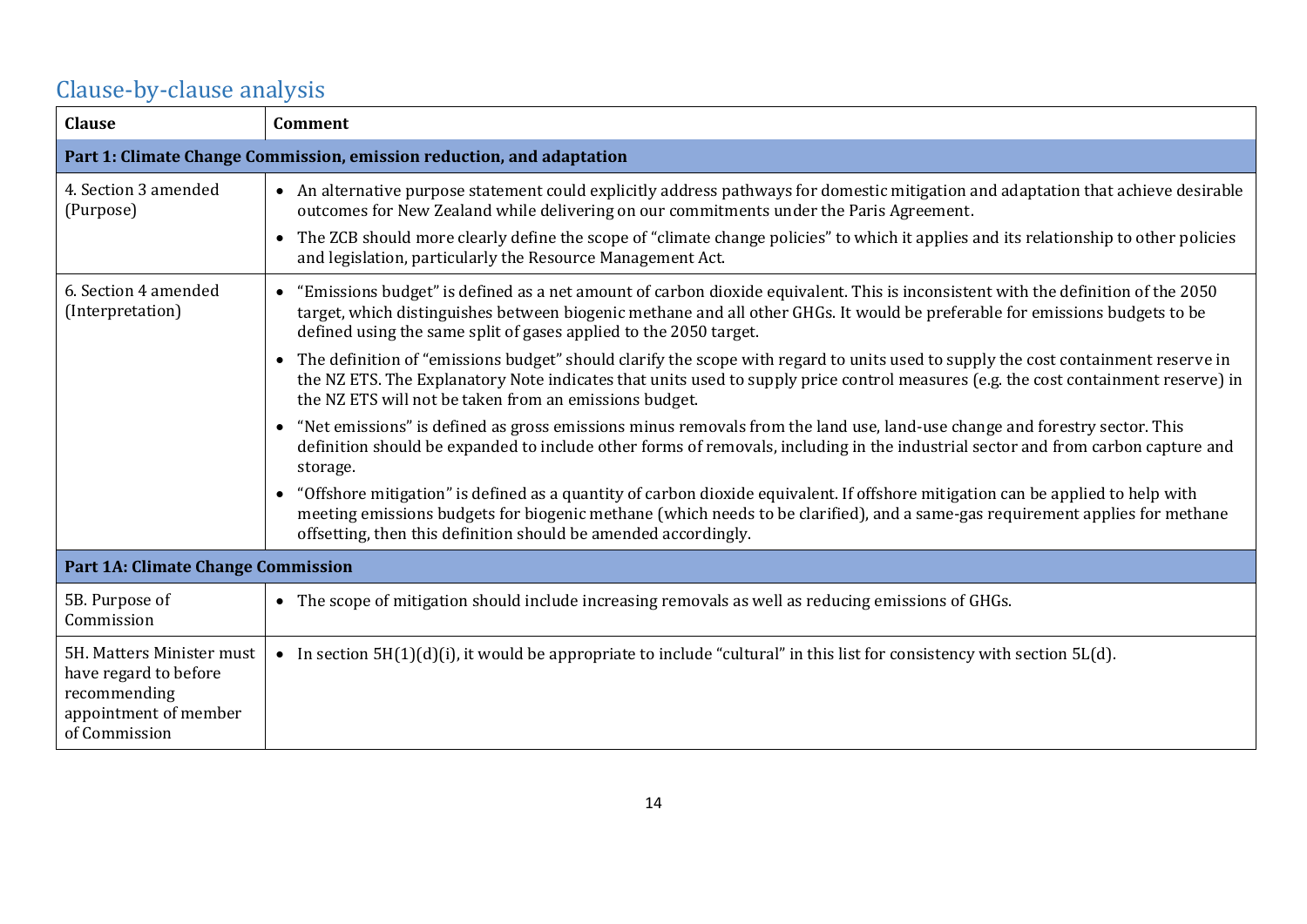| 5J. Commission's<br>functions           | • The scope of advice from the Commission should include:<br>• The social cost of GHGs and target-consistent emission prices in the New Zealand context<br>The potential and remedies for emissions leakage (distinct from production leakage) overseas by key industries<br>$\bullet$<br>Limits to the use of forest removals to help meet the 2050 target and emissions budgets.<br>$\bullet$<br>• The list of functions for the Commission should include:<br>• To conduct public education on climate change and New Zealand's response<br>• To assess and improve New Zealand's capability to model the economic impacts of climate change policies.<br>• The ZCB should clearly delegate specific advisory and other functions to the Commission in regard to the NZ ETS, including any |
|-----------------------------------------|-----------------------------------------------------------------------------------------------------------------------------------------------------------------------------------------------------------------------------------------------------------------------------------------------------------------------------------------------------------------------------------------------------------------------------------------------------------------------------------------------------------------------------------------------------------------------------------------------------------------------------------------------------------------------------------------------------------------------------------------------------------------------------------------------|
|                                         | authority to make technical decisions on NZ ETS settings.                                                                                                                                                                                                                                                                                                                                                                                                                                                                                                                                                                                                                                                                                                                                     |
| 5K. Reports to<br>Government            | • As part of its independence, the Commission should have the ability to consider issues and prepare reports beyond government-<br>defined terms of reference.                                                                                                                                                                                                                                                                                                                                                                                                                                                                                                                                                                                                                                |
| 5L. Matters Commission<br>must consider | • 5L(e) should be amended to read "the distribution of benefits, costs, and risks between sectors, regions, socioeconomic groups,<br>and generations; and".                                                                                                                                                                                                                                                                                                                                                                                                                                                                                                                                                                                                                                   |
| <b>Other</b>                            | Across the ZCB, the Commission should be required to report its advice publicly immediately after provision to the Minister.<br>$\bullet$                                                                                                                                                                                                                                                                                                                                                                                                                                                                                                                                                                                                                                                     |
|                                         | • Providing a multiple-year budget appropriation could help improve funding certainty and insulate the Commission from political<br>volatility.                                                                                                                                                                                                                                                                                                                                                                                                                                                                                                                                                                                                                                               |
| <b>Part 1B. Emission reduction</b>      |                                                                                                                                                                                                                                                                                                                                                                                                                                                                                                                                                                                                                                                                                                                                                                                               |
| 50. Target for 2050                     | • In 50(1)(a), net emissions should be "zero or negative no later than" the calendar year beginning on 1 January 20250 and "zero or<br>negative" for each subsequent calendar year after 2050. If New Zealand has the capability to produce net negative emissions, it<br>should.                                                                                                                                                                                                                                                                                                                                                                                                                                                                                                             |
|                                         | In $50(1)(b)(i)$ , the target for gross emissions of biogenic methane should be "at least 10% less than 2017 emissions." The current<br>drafting indicates that emissions must be exactly equal to 10%. Not only would that be difficult to achieve with precision, but also<br>going beyond that would violate the Act when instead it should be encouraged.                                                                                                                                                                                                                                                                                                                                                                                                                                 |
|                                         | In $50(1)(b)(ii)$ , biogenic methane emissions should be allowed and encouraged to decrease beyond the top of the target range<br>both before and after 2050 if this is feasible without compromising food security. An ongoing decrease post-2050 is consistent<br>with the scenarios in the IPCC Special Report on 1.5°C.                                                                                                                                                                                                                                                                                                                                                                                                                                                                   |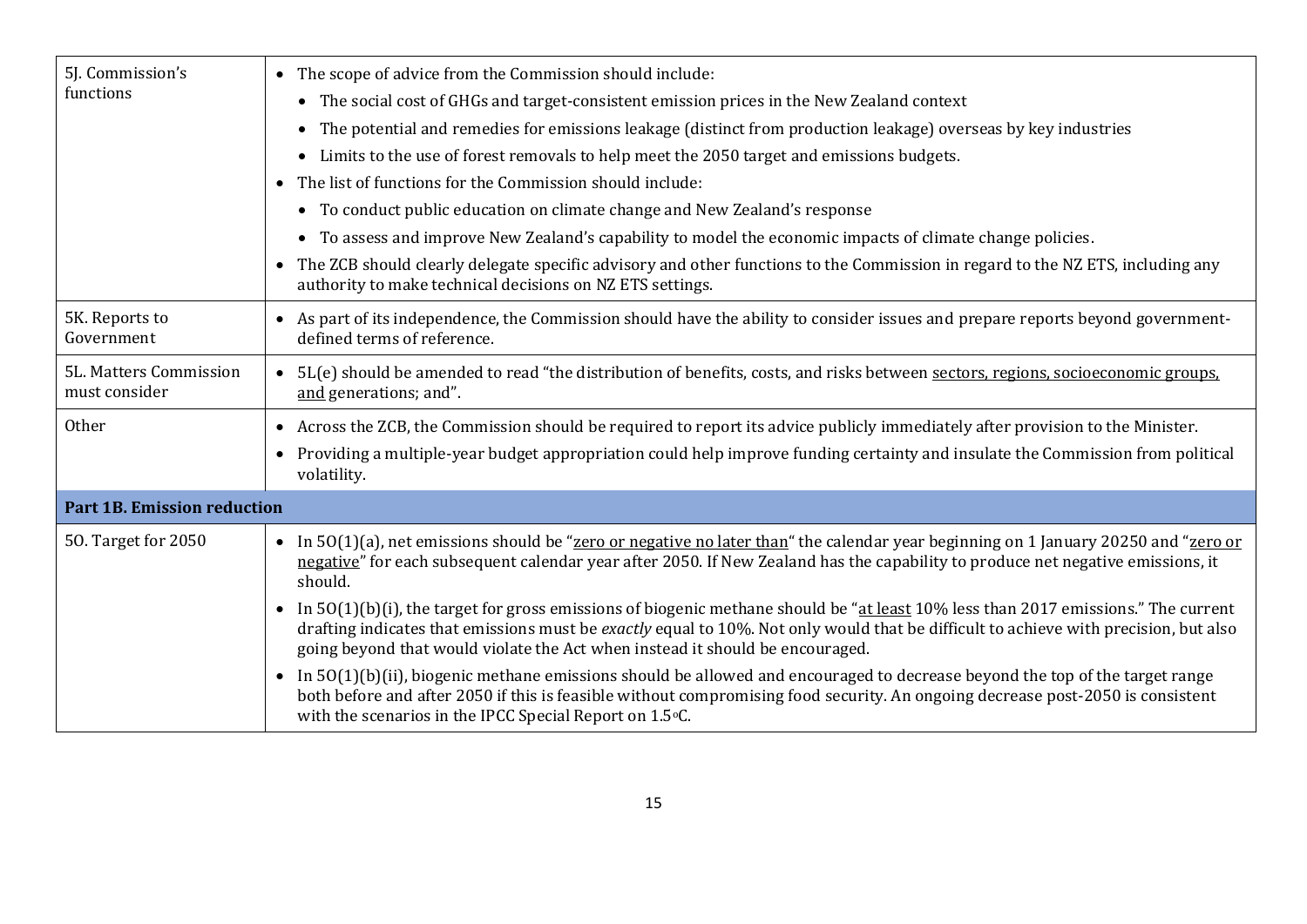|                                                                             | • The drafting suggests that overseas mitigation, banking, and borrowing apply only to emissions budgets and not the 2050 target.<br>If this distinction is retained, the ZCB needs to clarify how overseas mitigation, banking, and borrowing used to meet emissions<br>budgets for a period containing a target (or sub-target) should be accounted for - or not - in the target year. |
|-----------------------------------------------------------------------------|------------------------------------------------------------------------------------------------------------------------------------------------------------------------------------------------------------------------------------------------------------------------------------------------------------------------------------------------------------------------------------------|
|                                                                             | • The ZCB should signal mitigation ambition and require monitoring for New Zealand's cumulative domestic emissions,<br>consumption emissions, and international transport emissions.                                                                                                                                                                                                     |
|                                                                             | To support reduction of cumulative emissions, the ZCB should call for domestic gross and net emissions to peak as soon as<br>$\bullet$<br>possible specify a deadline peak year for gross emissions of biogenic methane and gross and net emissions of other GHGs, and add<br>a 2030 sub-target for gross and net emissions excluding biogenic methane.                                  |
| 5Q. Recommendations to<br>amend 2050 target                                 | • The scope of target amendment should be extended to include cumulative domestic emissions, consumption emissions, and<br>international transport emissions if these considerations are added under 50.                                                                                                                                                                                 |
| 5R. Government response<br>to target review<br>recommendations              | • The Minister should have the power to amend the 2050 target only upon the recommendation of the Commission, and should<br>have to explain the reasons for any departures from the Commission's advice in the case of any 2050 target revision (already the<br>case for emissions budgets).                                                                                             |
|                                                                             | • The Minister should be required to respond to a target amendment recommendation within 6 months rather than 12 months<br>unless the 6-month period includes an election.                                                                                                                                                                                                               |
| 5S. Interpretation (setting<br>emissions budgets)                           | • The definition of "net budget emissions" should reflect a split-gas approach for defining emission budgets as recommended under<br>clause 6 above.                                                                                                                                                                                                                                     |
|                                                                             | The definition of "net budget emissions" should be clarified with regard to banking and borrowing across emissions budgets.<br>$\bullet$                                                                                                                                                                                                                                                 |
|                                                                             | • The definition of "net budget emissions" should be clarified with regard to emissions enabled through price-control measures (e.g.<br>the cost containment reserve) in the NZ ETS.                                                                                                                                                                                                     |
|                                                                             | • The same definition of "removals" should apply to both emissions budgets and the 2050 target (see clause 6 above). This should<br>encompass removals from LULUCF, the industrial sector, and carbon capture and storage.                                                                                                                                                               |
| 5U. Duty of Minister to set<br>emissions budgets and<br>ensure they are met | • In regard to 5U(4), the drafting should clarify whether the government can increase the limit on overseas mitigation if that is the<br>last available remedy to meet an emissions budget. This is also relevant to $5ZI(1)(c)$ .                                                                                                                                                       |
|                                                                             | Emissions budgets should reflect peak-year requirements for emissions if adopted under 5(0) and show progressive ambition<br>$\bullet$<br>toward achieving the target (similar to the "no backsliding" requirement under the Paris Agreement).                                                                                                                                           |
| 5V. Contents of emissions<br>budgets                                        | • Emissions budgets should be defined using the target's split of gases between biogenic methane and other GHGs.                                                                                                                                                                                                                                                                         |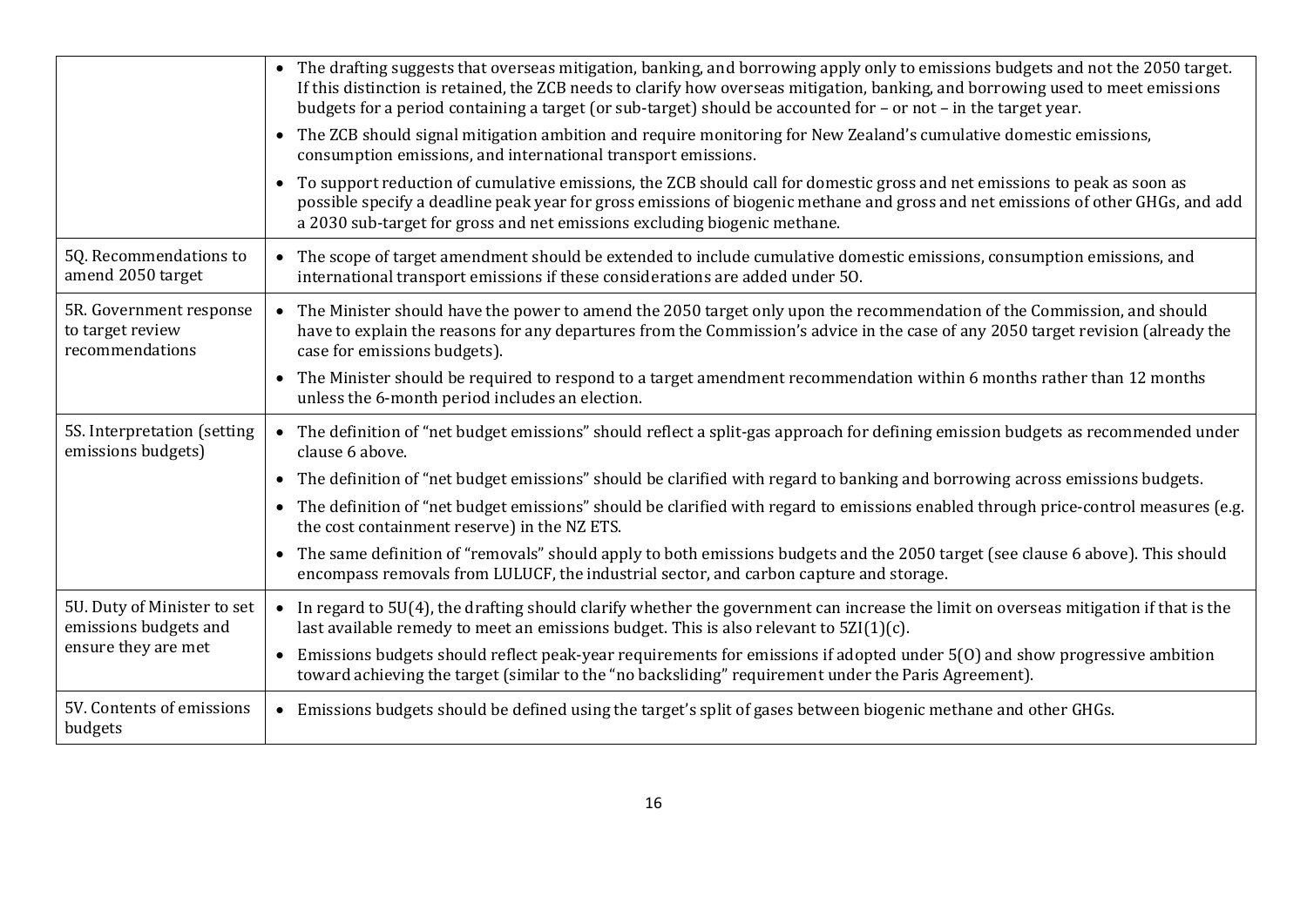| 5W. How emissions<br>budgets to be met                                    | • The drafting in 5W(1) needs to provide clear policy direction around the purpose of offshore mitigation. When read in<br>combination with 5X(1)(e) and 5ZI(1)(c), it is not clear whether offshore mitigation can or should be intentionally factored into<br>emissions budgets in advance, or used only in the event of an unintended shortfall in compliance with an emissions budget up to a<br>prescribed limit.<br>To avoid confusion, this needs to cross-reference 5ZC on banking and borrowing.                                                                                                   |
|---------------------------------------------------------------------------|-------------------------------------------------------------------------------------------------------------------------------------------------------------------------------------------------------------------------------------------------------------------------------------------------------------------------------------------------------------------------------------------------------------------------------------------------------------------------------------------------------------------------------------------------------------------------------------------------------------|
|                                                                           | In 5W(2), the Commission and the Minister should also consider "(d) the potential supply and cost of overseas mitigation available<br>$\bullet$<br>for purchase by New Zealand during the emissions budget period:", and "(e) the emissions budget implications of banked NZUs."                                                                                                                                                                                                                                                                                                                            |
| 5X. Commission to advise<br>Minister                                      | • In $5X(1)(d)$ , the Commission should advise the Minister on "an indication of the proportion of the emissions budget that will be<br>met by greenhouse gas reductions and removals by sector, and offshore mitigation; and". Providing sectoral information will help<br>to inform government decisions on emissions budgets and the subsequent development of emissions reduction plans. The<br>reporting should also mirror the split of gases in the 2050 target.                                                                                                                                     |
|                                                                           | • As noted under 5W, in 5X(1)(e) it is not clear if a limited quantity of offshore mitigation is factored into an emissions budget in<br>advance or available only to remedy a non-compliance situation in meeting an emissions budget. It is important to clarify whether<br>the cost containment reserve in the NZ ETS will be exempt from the limit on overseas mitigation applied to emissions budgets.<br>Any level of overseas mitigation used to increase New Zealand's total contribution to global mitigation beyond its emissions<br>budgets should be decided in relation to New Zealand's NDCs. |
|                                                                           | • In 5X(1), add "(f) the appropriate limit on the amount of forest removals that may be used to meet the emissions budget, including<br>the reasons for the proposed limit."                                                                                                                                                                                                                                                                                                                                                                                                                                |
|                                                                           | • In 5X(4), it is not clear how soon the Commission is required to make its advice on emissions budgets public after provision to the<br>Minister. This will affect market expectations and emission prices in the NZ ETS. Public reporting of this information should follow<br>market disclosure protocols.                                                                                                                                                                                                                                                                                               |
| 5Z. Matters relevant to<br>advising on, and setting,<br>emissions budgets | • The list of matters should include "the potential for policies and measures to mitigate any disproportionate distributional<br>impacts" and "the potential for significant leakage of emissions outside of New Zealand". If distributional impacts can be managed<br>appropriately, then they should not be a barrier to increasing budget ambition. Information on leakage potential would be useful<br>for accelerating the phase-out of free allocation, which will be a driver of emissions budgets.                                                                                                  |
| 5ZB. When emissions<br>budgets may be revised                             | • As with 5X(4), the Commission's advice on revising an emissions budget will affect market expectations and emission prices in the<br>NZ ETS. Public reporting of this information should follow market disclosure protocols.                                                                                                                                                                                                                                                                                                                                                                              |
| 5ZC. Power to bank or<br>borrow                                           | • The ZCB should clarify the relationship between banking and borrowing between emissions budgets, and unit supply and price-<br>control measures in the NZ ETS.                                                                                                                                                                                                                                                                                                                                                                                                                                            |
|                                                                           | • Banking rules for emissions budgets should accommodate NZU banking and the operation of an auction reserve price in the NZ<br>ETS. If international rules prohibit carry-over between commitment periods for New Zealand's NDCs, then banking across                                                                                                                                                                                                                                                                                                                                                      |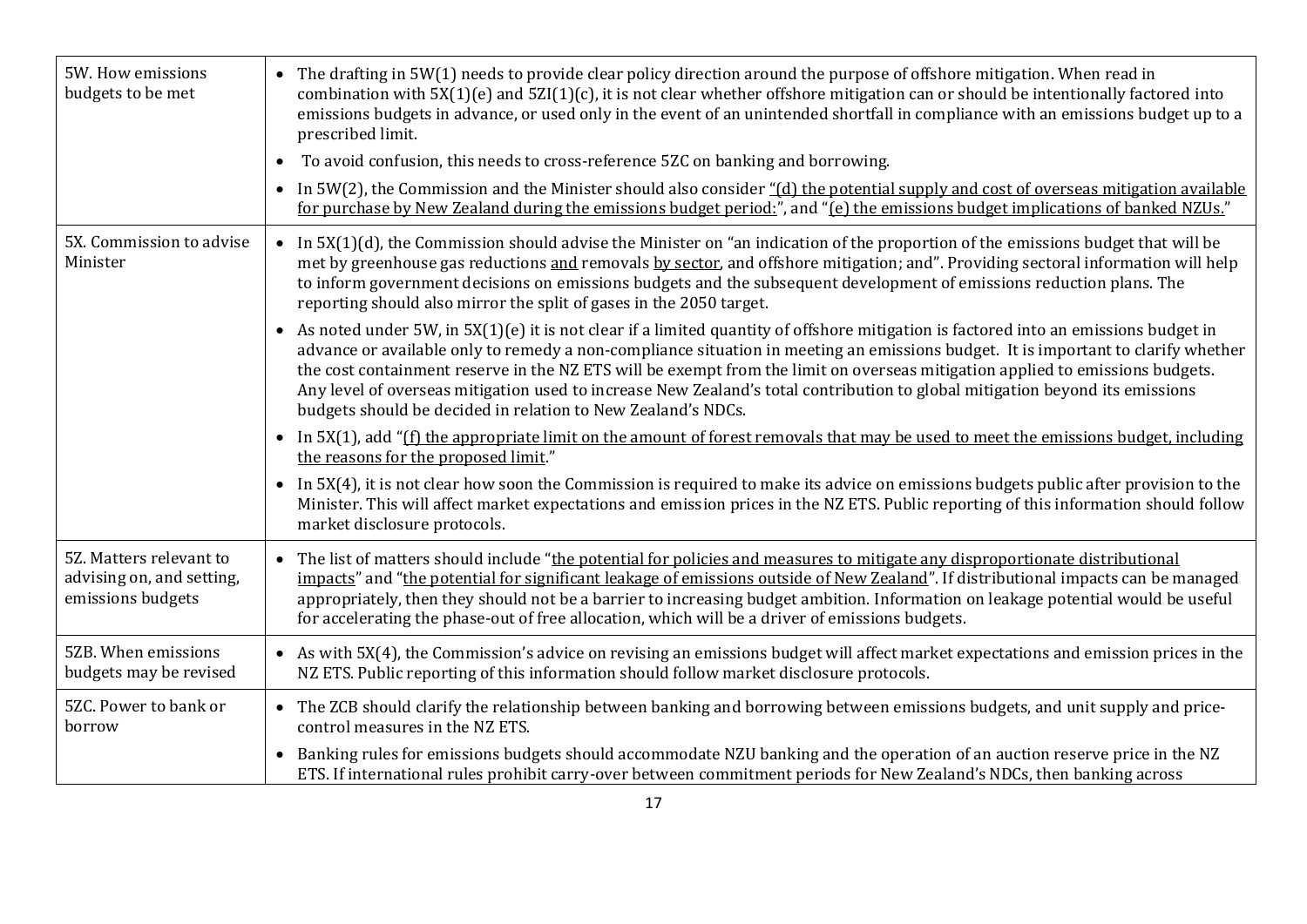|                                                                        | emissions budgets (and in the NZ ETS) will represent an international target liability for New Zealand. New Zealand should<br>advocate for permissive carry-over rules internationally in the context of an ETS, since banking is essential for effective operation<br>of the NZ ETS.                                                                                                    |
|------------------------------------------------------------------------|------------------------------------------------------------------------------------------------------------------------------------------------------------------------------------------------------------------------------------------------------------------------------------------------------------------------------------------------------------------------------------------|
|                                                                        | • Beyond the banking requirements of the NZ ETS, banking between emissions budgets should generally be discouraged. In<br>principle, gains across emissions budgets (beyond NZ ETS banking) should accrue to the atmosphere.                                                                                                                                                             |
|                                                                        | Borrowing should either be eliminated or further restricted. In addition to limiting borrowing to no more than 1% of the next<br>$\bullet$<br>period's emissions budget, borrowing should not be allowed across two consecutive emissions budget transitions. This would<br>prevent it from weakening the setting of future emissions budgets.                                           |
| 5ZD. Requirement for<br>emissions reduction plan                       | • Amend $5ZD(1)$ so that "The Minister must prepare, and publish, and implement a plan setting out the policies and strategies for<br>meeting an emissions budget and planning to meet the 2050 target." To provide for long-term transformation, each emissions<br>reduction plan should address policy pathways toward the 2050 target as well as in the each emissions budget period. |
|                                                                        | • It will be important to clarify the depth and scope of emissions reduction plans and how they relate to other government sector<br>strategies, policies, and plans (e.g. New Zealand Energy Strategy, New Zealand Energy Efficiency and Conservation Strategy, etc.).                                                                                                                  |
| 5ZE. Commission to<br>advise on emissions<br>reduction plan            | • The Commission's advice on emissions reduction plans should provide high-level policy direction, leaving in-depth policy<br>development to government.                                                                                                                                                                                                                                 |
|                                                                        | • Where possible, public consultation on emissions budgets, emissions reduction plans, and government sector strategies, policies,<br>and plans should be coordinated and streamlined to minimise the burdens on all parties involved.                                                                                                                                                   |
| 5ZH. Commission to<br>report annually on results<br>of monitoring      | • The scope of monitoring should be expanded to include cumulative emissions, consumption emissions, and international<br>transport (aviation and shipping) emissions, even if there are not explicit targets and emissions budgets for these.                                                                                                                                           |
|                                                                        | The scope of monitoring should include key performance indicators relevant to long-term low-emission transformation of each<br>$\bullet$<br>sector of the economy and performance of the NZ ETS.                                                                                                                                                                                         |
| 5ZI. Commission to report<br>at end of emissions<br>budget period      | • In 5ZI(1)(c), and as was noted for 5W and 5X above, it is not clear whether the "indicative" limit on offshore mitigation proposed<br>by the Commission is binding, whether this limit is subject to decision by the Minister as part of the original notification of the<br>emissions budget, and whether this limit can be revised to enable compliance with an emissions budget.    |
|                                                                        | • If the government has to choose between failing to meet an emissions budget and increasing the amount of overseas mitigation<br>beyond the advised limit, it is not clear which should take precedence.                                                                                                                                                                                |
| 5ZJ. Effect of failure to<br>meet 2050 target and<br>emissions budgets | To safeguard intended climate outcomes, remedies should apply for non-compliance with the 2050 target or an emissions budget.<br>$\bullet$<br>Options could include increasing the limit on overseas mitigation for the emissions budget in question, or increasing ambition in<br>the subsequent emissions budget.                                                                      |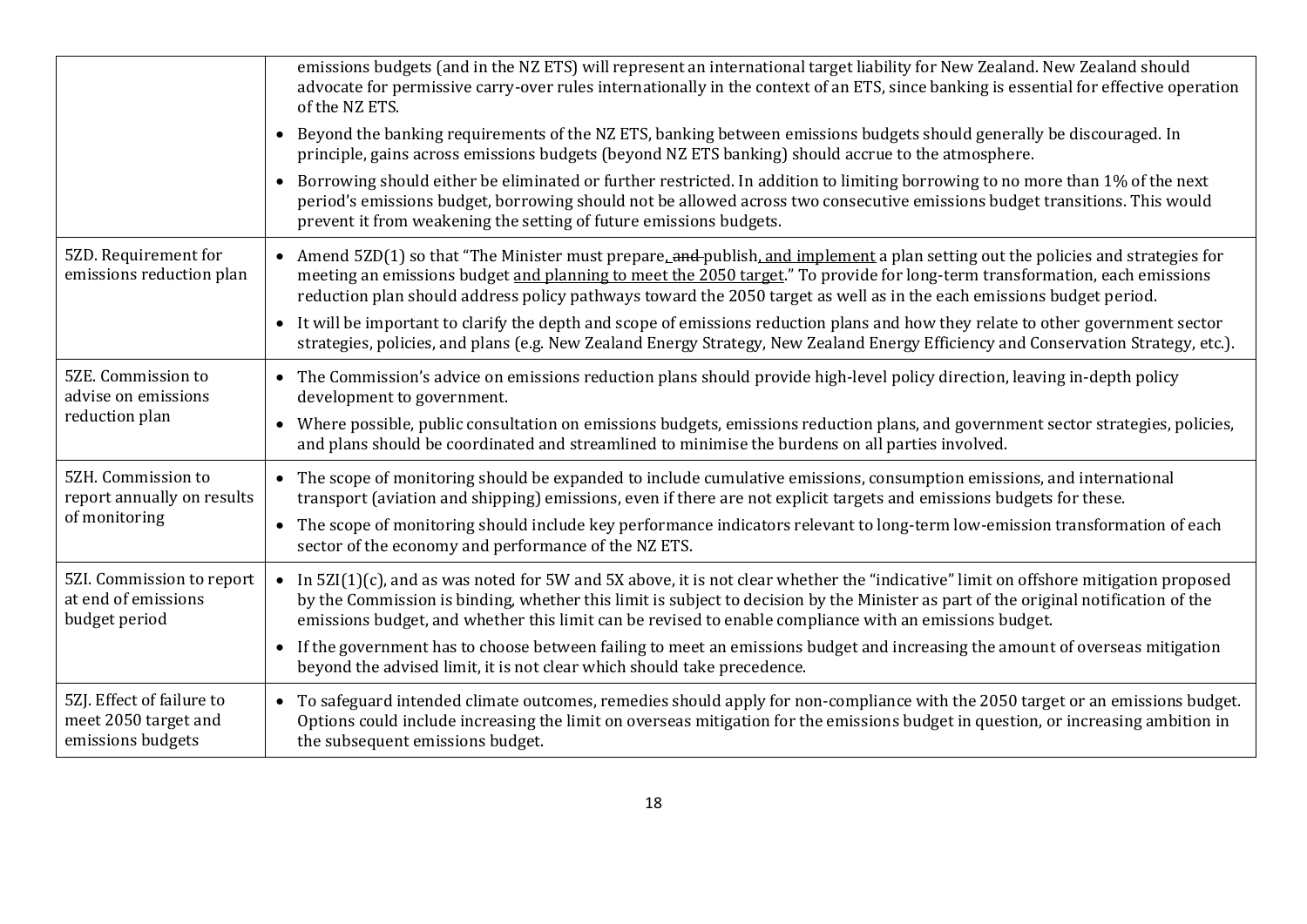|                                                                                                              | Remedies should apply for failure by the Minister to set an emissions budget and/or to prepare, publish, and implement an<br>emissions reduction plan, national climate change risk assessment, or national adaptation plan.                                                                                                                                                                                                                                                                                           |
|--------------------------------------------------------------------------------------------------------------|------------------------------------------------------------------------------------------------------------------------------------------------------------------------------------------------------------------------------------------------------------------------------------------------------------------------------------------------------------------------------------------------------------------------------------------------------------------------------------------------------------------------|
| 5ZK. 2050 target and<br>emissions budget are<br>permissive considerations                                    | • It should be mandatory, not discretionary, for departments, Crown entities, and regional and territorial authorities to take the<br>2050 target and emissions budgets into account in the exercise or performance of public functions that affect New Zealand's<br>contribution to climate change.                                                                                                                                                                                                                   |
| 5ZL. Guidance for<br>departments                                                                             | • Ministerial guidance to departments on taking account of the 2050 target and emissions budgets should be mandatory, not<br>discretionary, and should be extended to Crown entities as well as regional and territorial authorities. Departments, Crown<br>entities, and regional and territorial authorities should be required to report publicly each year on how they have taken the<br>guidance on the 2050 target and emissions budgets into account in the performance of their functions, powers, and duties. |
| <b>Part 1C. Adaptation</b>                                                                                   |                                                                                                                                                                                                                                                                                                                                                                                                                                                                                                                        |
| 5ZM. National climate<br>change risk assessment                                                              | • In 5ZM(1)(b), the scope of national climate change risk assessments should be expanded to cover risks and actions over a long-<br>term time horizon, in addition to the next six-year period.                                                                                                                                                                                                                                                                                                                        |
|                                                                                                              | • 5ZM(3) should be amended so the Minister prepares all national climate change risk assessments, not just the first one.                                                                                                                                                                                                                                                                                                                                                                                              |
| 5ZN. Preparation of<br>national climate change<br>risk assessment                                            | • This should provide for the Minister, and not the Climate Change Commission, to prepare national climate change risk<br>assessments.                                                                                                                                                                                                                                                                                                                                                                                 |
|                                                                                                              | • This needs to clarify the process for government collaboration with regional and territorial authorities and consultation with iwi<br>and Māori in the development of national climate change risk assessments.                                                                                                                                                                                                                                                                                                      |
| 5ZO. Assessment must be<br>presented to Parliament<br>and made publicly<br>available.                        | • The obligations in this section should be assigned to the Minister, not the Commission.                                                                                                                                                                                                                                                                                                                                                                                                                              |
| 5ZQ. National adaptation<br>plans                                                                            | • This should ensure the scope of national adaptation plans covers a long-term time horizon, in addition to the six-year period for<br>which the associated national climate change risk assessment applies.                                                                                                                                                                                                                                                                                                           |
|                                                                                                              | This needs to clarify the process for government collaboration with regional and territorial authorities and consultation with iwi<br>$\bullet$<br>and Māori in the development of national adaptation plans.                                                                                                                                                                                                                                                                                                          |
| 5ZV. Minister may request<br>certain organisations to<br>provide information on<br>climate change adaptation | • 5ZV(2) should clarify the consequences if a reporting organisation fails to comply. Are these facilitative or punitive?<br>• Provide for information to be reported to a department or Crown entity, rather than the Minister.                                                                                                                                                                                                                                                                                       |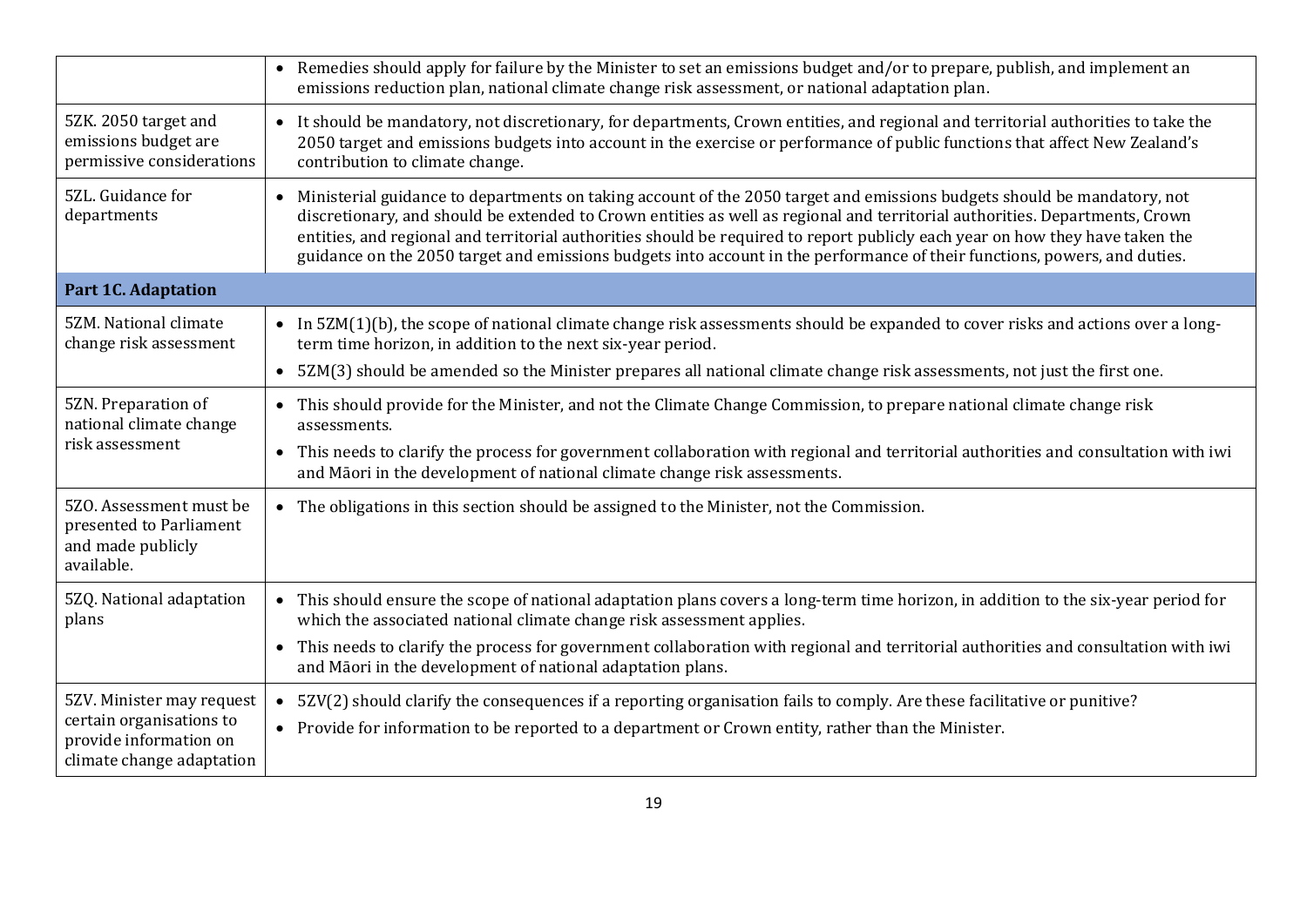## <span id="page-19-0"></span>References

- Anastasiadis, Simon, and Suzi Kerr. 2013. 'Mitigation and Heterogeneity in Management Practices on New Zealand Dairy Farms'. Motu Working Paper 13–11. Wellington: Motu Economic and Public Policy Research.
- Biological Emissions Reference Group. 2018. 'Report of the Biological Emissions Reference Group (BERG)'. Wellington: Biological Emissions Reference Group. https://www.mpi.govt.nz/dmsdocument/32125-berg-report-final-for-release-6-dec.
- Cortes-Acosta, Sandra, David Fleming, Loic Henry, Edmund Lou, Sally Owen, and Bruce Small. 2019. 'Identifying Barriers to Adoption of "No-Cost" Greenhouse Gas Mitigation Practices in Pastoral Systems'. Motu Working Paper 19-10. Wellington: Motu Economic and Public Policy Research. https://motu.nz/our-work/environment-andresources/agricultural-economics/no-cost-barriers/identifying-barriers-to-adoptionof-no-cost-greenhouse-gas-mitigation-practices-in-pastoral-systems/.
- Hendy, Jo, Anne-Gaelle Ausseil, Isaac Bain, Elodie Blanc, David Fleming, Joel Gibbs, Alistair Hall, et al. 2018. 'Land-Use Modelling in New Zealand: Current Practice and Future Needs'. Motu Working Paper 18-16. Wellington: Motu Economic and Public Policy Research. http://motu-www.motu.org.nz/wpapers/18\_16.pdf.
- IPCC. 2018. 'Summary for Policymakers'. In *Global Warming of 1.5°C. An IPCC Special Report on the Impacts of Global Warming of 1.5°C above Pre-Industrial Levels and Related Global Greenhouse Gas Emission Pathways, in the Context of Strengthening the Global Response to the Threat of Climate Change, Sustainable Development, and Efforts to Eradicate Poverty*, edited by V. Masson-Delmotte, P. Zhai, H.-O. Portner, D. Roberts, J. Skea, P.R. Shukla, A. Pirani, et al. In press.

https://www.ipcc.ch/site/assets/uploads/sites/2/2019/05/SR15\_SPM\_version\_report\_ LR.pdf.

Ministry for the Environment. 2019. 'Regulatory Impact Assessment: Zero Carbon Bill'. Wellington: Ministry for the Environment.

https://www.mfe.govt.nz/sites/default/files/media/Climate%20Change/regulatoryimpact-statement-zero-carbon-bill.pdf.

- New Zealand Productivity Commission. 2018. 'Low-Emissions Economy: Final Report'. https://www.productivity.govt.nz/sites/default/files/Productivity%20Commission\_Lo w-emissions%20economy\_Final%20Report\_FINAL\_2.pdf.
- NZAGRC, and PGgRC. 2016. 'Reducing New Zealand's Agricultural Greenhouse Gases: What We Are Doing'. Palmerston North: NZAGRC and PGgRC. https://www.nzagrc.org.nz/dairysector,listing,177,reducing-new-zealands-agricultural-emissions-what-we-are-doingedition-2.html.
- Parliamentary Commissioner for the Environment. 2019a. 'A Note on New Zealand's Emissions Reduction Target'. Wellington: Parliamentary Commissioner for the Environment. https://www.pce.parliament.nz/media/196535/a-note-on-new-zealands-emissionsreduction-target-pdf-591kb.pdf.
- ———. 2019b. 'Farms, Forests and Fossil Fuels: The next Great Landscape Transformation?' Wellington: Parliamentary Commissioner for the Environment. https://www.pce.parliament.nz/media/196523/report-farms-forests-and-fossilfuels.pdf.
- Reisinger, Andy, Harry Clark, Phil Journeaux, Dave Clark, and Greg Lambert. 2017. 'On-Farm Options to Reduce Agricultural GHG Emissions in New Zealand'. Palmerston North: New Zealand Agricultural Greenhouse Gas Research Centre. https://ourlandandwater.nz/wp-content/uploads/2019/03/BERG-Current-mitigaiton-
- potential-FINAL.pdf. Reisinger, Andy, and Sinead Leahy. 2019. 'Scientific Aspects of New Zealand's 2050 Emission Targets'. Palmerston North: New Zealand Agricultural Greenhouse Gas Research Centre.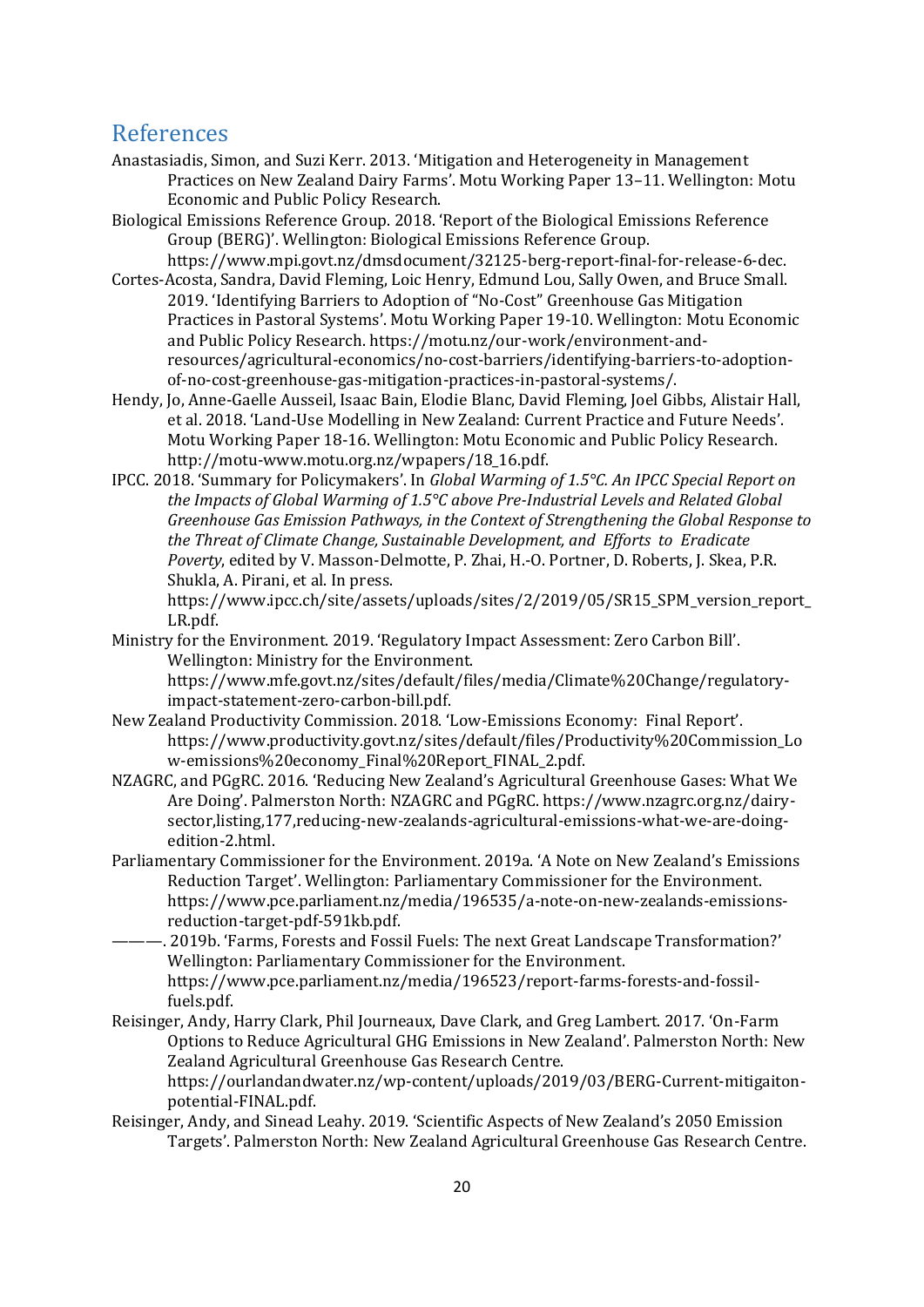https://www.nzagrc.org.nz/knowledge,listing,593,scientific-aspects-of-new-zealands-2050-emission-targets.html.

- White, Dominic, Niven Winchester, Martin Atkins, John Ballingall, Simon Coates, Ferran de Miguel Mercader, Suzie Greenhalgh, et al. 2018. 'Energy-and Multi-Sector Modelling of Climate Change Mitigation in New Zealand: Current Practice and Future Needs'. Motu Working Paper 18-15. Wellington: Motu Economic and Public Policy Research. http://motu-www.motu.org.nz/wpapers/18\_15.pdf.
- Winchester, Niven. 2019. 'Review of "Economic Impact of Meeting 2050 Emissions Targets: Stage 2 Modelling" by the New Zealand Institute of Economic Research'. Wellington: Motu Economic and Public Policy Research.

https://www.mfe.govt.nz/sites/default/files/media/Climate%20Change/review-ofnzier-economic-impact-meeting-2050-emissions-targets.pdf.

Winchester, Niven, Dominic White, and Catherine Leining. 2019. 'A Community of Practice for Economic Modelling of Climate Change Mitigation in New Zealand'. Motu Working Paper 19-12. Wellington: Motu Economic and Public Policy Research. http://motuwww.motu.org.nz/wpapers/19\_12.pdf.

1

<sup>4</sup> New Zealand Productivity Commission (2018).

<sup>5</sup> Reisinger et al. (2017); NZAGRC and PGgRC (2016).

<sup>6</sup> Anastasiadis and Kerr (2013).

<sup>7</sup> Cortes-Acosta et al. (2019).

<sup>8</sup> Parliamentary Commissioner for the Environment (2019a, 2019b).

<sup>9</sup> An independent review by Winchester (2019) of the NZIER modelling cited in the Regulatory Impact Statement affirmed the value of Computable General Equilibrium (CGE) modelling for assessing the broad sectoral and macroeconomic impacts of climate change policies. However, it noted design shortcomings in the particular model applied which were exacerbated by time constraints in preparing the study. The recommendation was that future models should: "Include both price-induced improvements in energy efficiency and price-induced reductions in non-combustion GHG emissions per unit of output," "Improve the modelling of international permits to consider the foreign exchange implications of purchasing international permits, and adding [sic] the ability to simultaneously impose a domestic emissions cap and a fixed price for international permits," "Include advanced low-emissions technologies/production methods that are not economic under current prices and policies, but may be profitable in the future," "Include endogenous forestry sequestration responses to the carbon [price]," and "Identify different types of greenhouse gases in the model."

<sup>10</sup> Ministry for the Environment (2019).

<sup>11</sup> Winchester, White, and Leining (2019) concluded: "Quantitative analyses of policies and regulations to meet New Zealand's emissions-reduction goals will require multiple models focusing on diverse aspects of the economy. New Zealand currently lags behind other leading jurisdictions in its capacity to model climate change mitigation policies. This capacity gap poses a serious risk to New Zealand's future economic development and long-term emissions targets. Many of the shortcomings of New Zealand's

<sup>1</sup> IPCC (2018).

<sup>2</sup> Reisinger and Leahy (2019).

<sup>3</sup> Based on a review of evidence, the Biological Emissions Reference Group reported, "A range of options to reduce emissions from pasture-based livestock systems exist, but the reductions that can be achieved without significant reductions in profitability are limited. These options can be grouped into three broad areas: (\*) Improving the productivity and efficiency of farm systems; (\*) Reducing emissions (by changing feed); and (\*) Reducing the amount of feed eaten by reducing livestock numbers. A variety of mitigation options exist across the sector that collectively reduce biological emissions by 5–10% without necessarily reducing on-farm profitability. Actual economic outcomes for each farmer will depend on a range of factors, including how mitigation options are implemented, skill level required to implement these options, farm systems, commodity prices and emission prices (if changed). Land use change is generally required to achieve a reduction of more than 10%" (Biological Emissions Reference Group 2018).